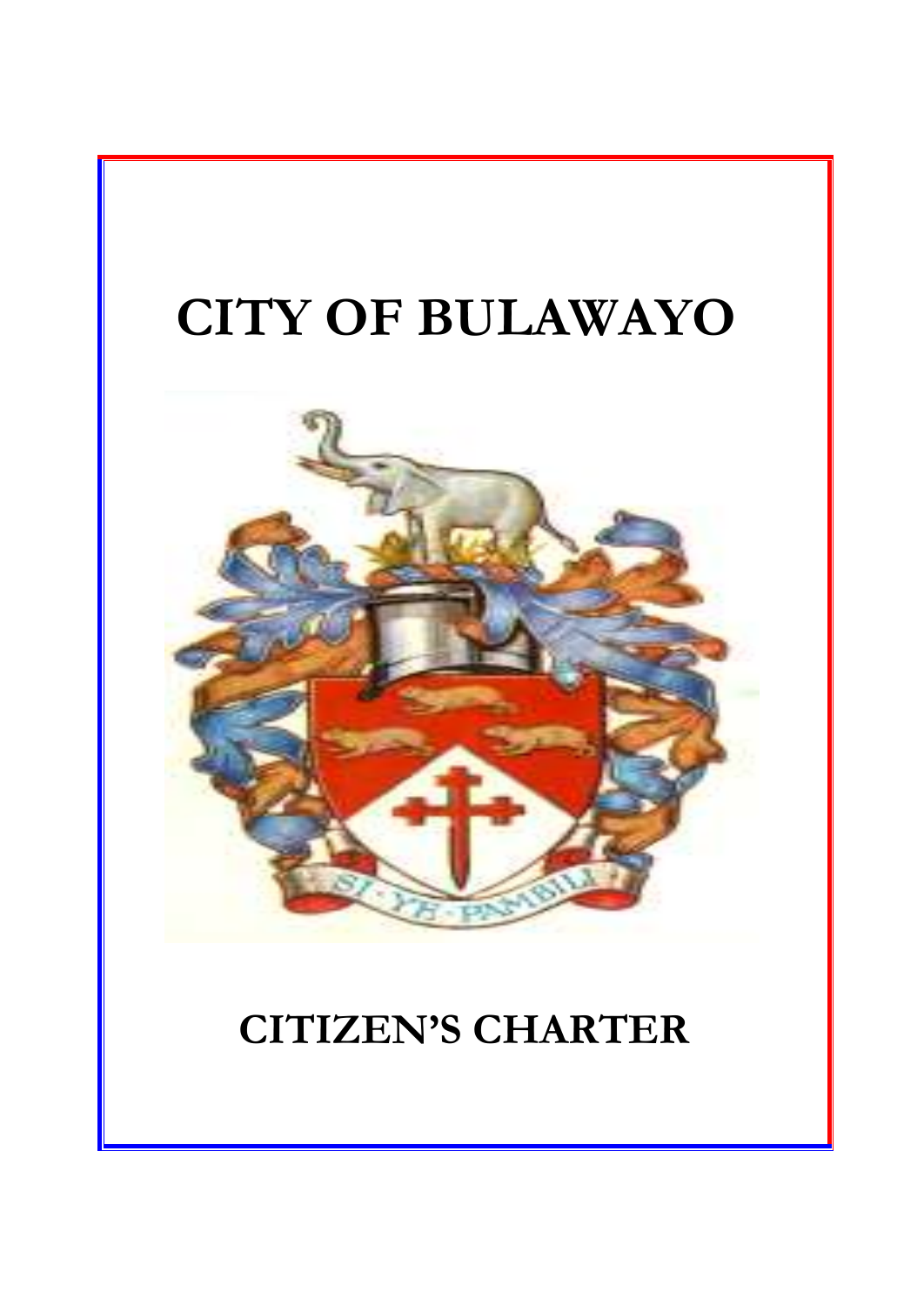# **Table of Contents**

| 1. Institutional arrangements                                              |                |
|----------------------------------------------------------------------------|----------------|
|                                                                            |                |
|                                                                            |                |
|                                                                            | $\overline{7}$ |
|                                                                            |                |
|                                                                            |                |
|                                                                            |                |
| 1.7 Functions of the Housing and Community Services Department12           |                |
| 2. Council Committees: Committees and their Terms of Reference             |                |
|                                                                            |                |
|                                                                            |                |
|                                                                            |                |
| 2.4 Environmental Management and Engineering Services Committee 14         |                |
|                                                                            |                |
|                                                                            |                |
|                                                                            |                |
|                                                                            |                |
|                                                                            |                |
| 3. Services Provided by the City of Bulawayo: Policies and Procedures      |                |
|                                                                            |                |
|                                                                            |                |
|                                                                            |                |
|                                                                            |                |
|                                                                            |                |
|                                                                            |                |
|                                                                            |                |
| 3.2.4 Other Facilities; Stadia, Swimming pools, Preschools, Cemeteries and |                |
|                                                                            |                |
| 3.3 Plan Approvals, Building Inspections and Other Technical Services      |                |
|                                                                            |                |
|                                                                            |                |
|                                                                            |                |
|                                                                            |                |
|                                                                            |                |
|                                                                            |                |
|                                                                            |                |
|                                                                            |                |
|                                                                            |                |
| 3.4 Fire Brigade and Ambulance Services                                    |                |
|                                                                            |                |
|                                                                            |                |
| 3.5 Bills                                                                  |                |
|                                                                            |                |
| 3.6 Licence Application                                                    |                |
|                                                                            |                |
|                                                                            |                |
|                                                                            |                |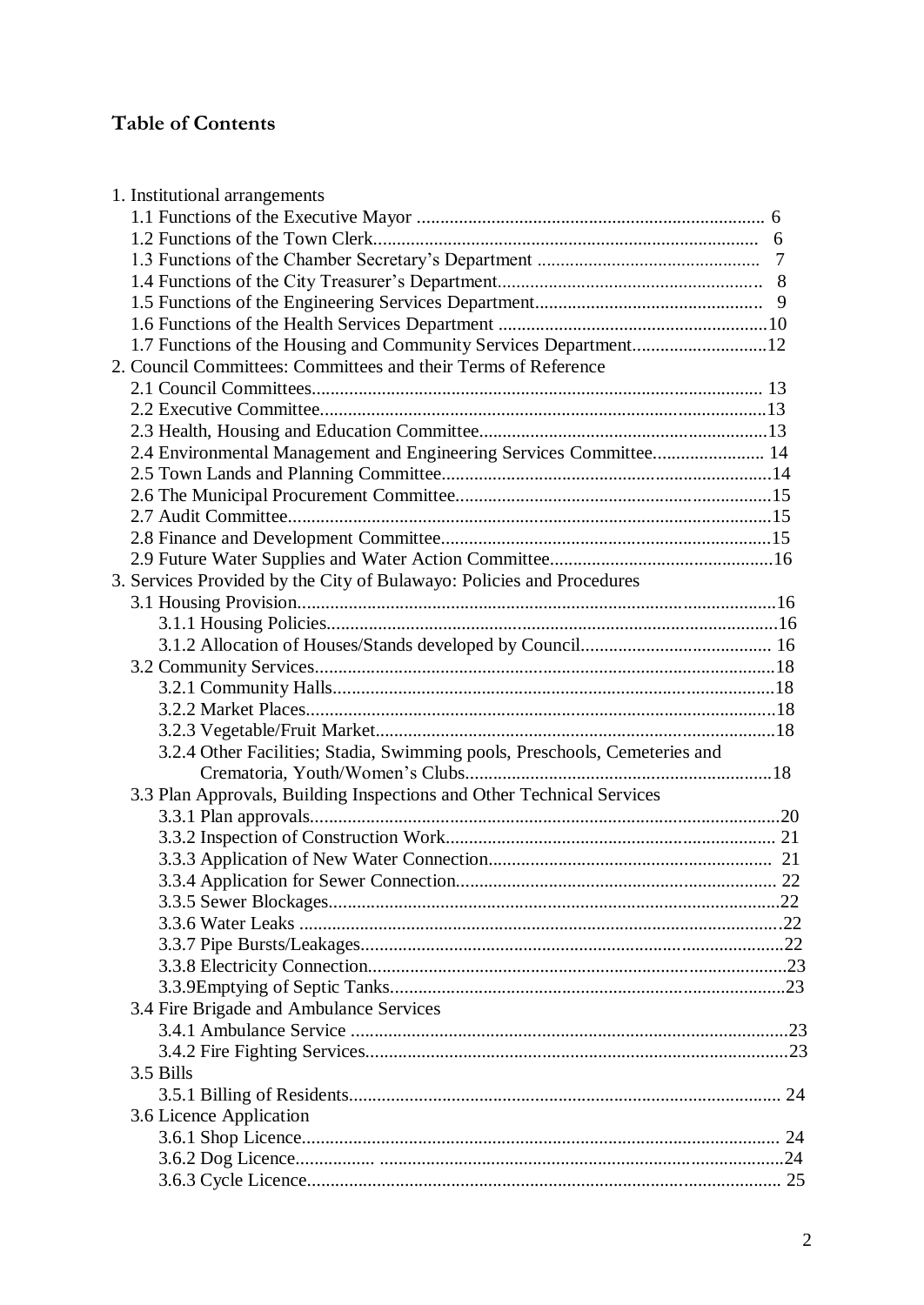|                              | .25 |
|------------------------------|-----|
| 3.7 Public Health Services   |     |
|                              |     |
|                              |     |
|                              |     |
|                              | 27  |
|                              |     |
| 3.8 Estates Administration   |     |
|                              | .28 |
|                              |     |
|                              |     |
| 3.9 Administration (General) |     |
|                              | 29  |
|                              |     |
|                              |     |
| 3.10 Staff Appointments      |     |
|                              |     |
|                              |     |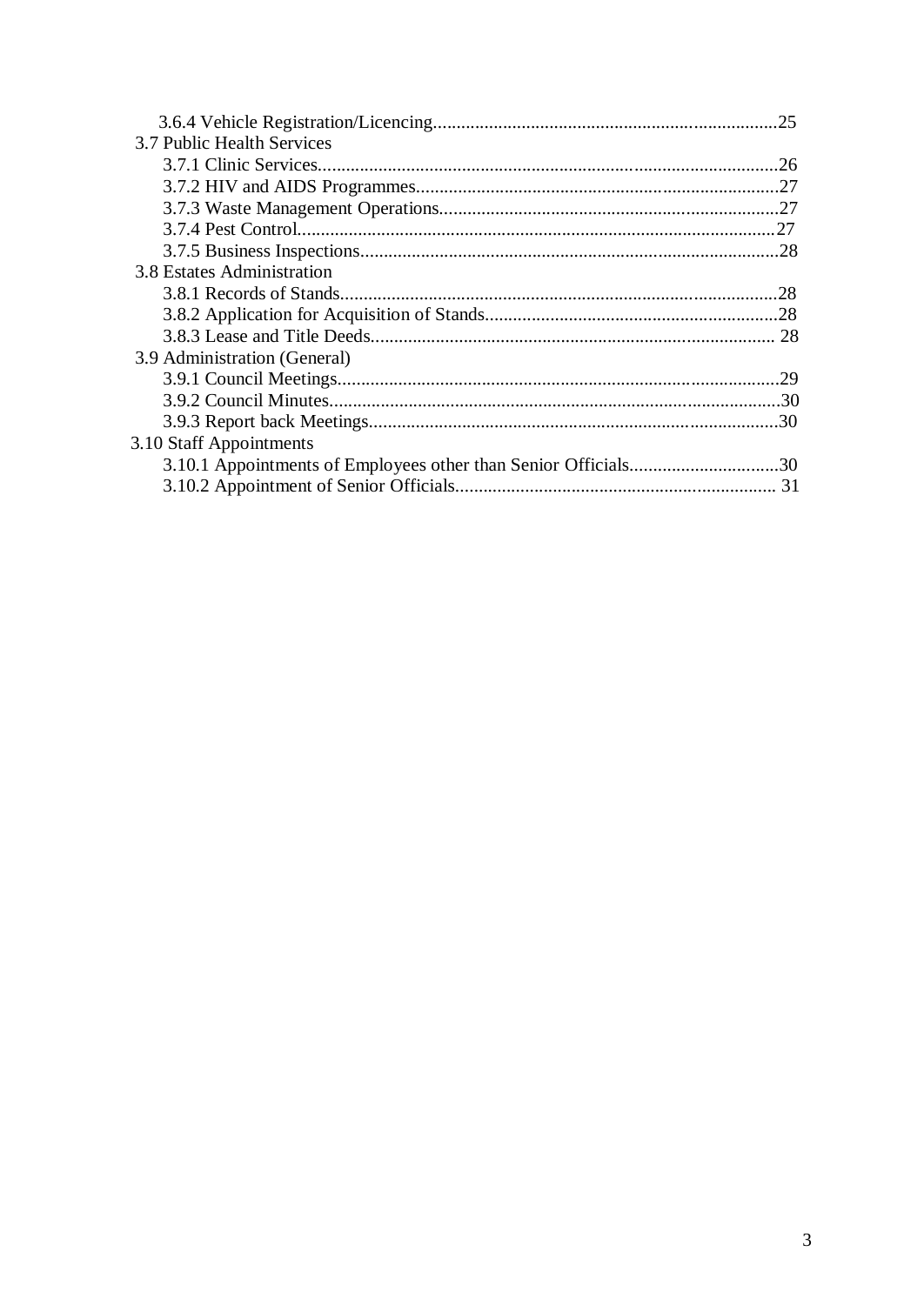#### **FOREWORD:**

The City of Bulawayo provides a number of services to its community and its surroundings. It is the intention of the Council to deliver these services efficiently and effectively, in a transparent and accountable manner. Pursuant to this goal, Council has come up with this 'Service Delivery Handbook' which is meant to document the services provided by Council; articulate the policies, rules and regulations which Council follows in the provision of these services; facilitate the adoption of an integrated approach in the management of service delivery within the town; and act as a reference document to both the civil and business societies which rely on Council services.

During the compilation of this document Council has had the opportunity to review the manner in which it provides services with a view to streamlining these operations. It is Council's hope that this handbook will go a long way towards improving the interface between the community of Bulawayo and Council as regards services delivered by the municipality.

#### **M.N. NDLOVU TOWN CLERK**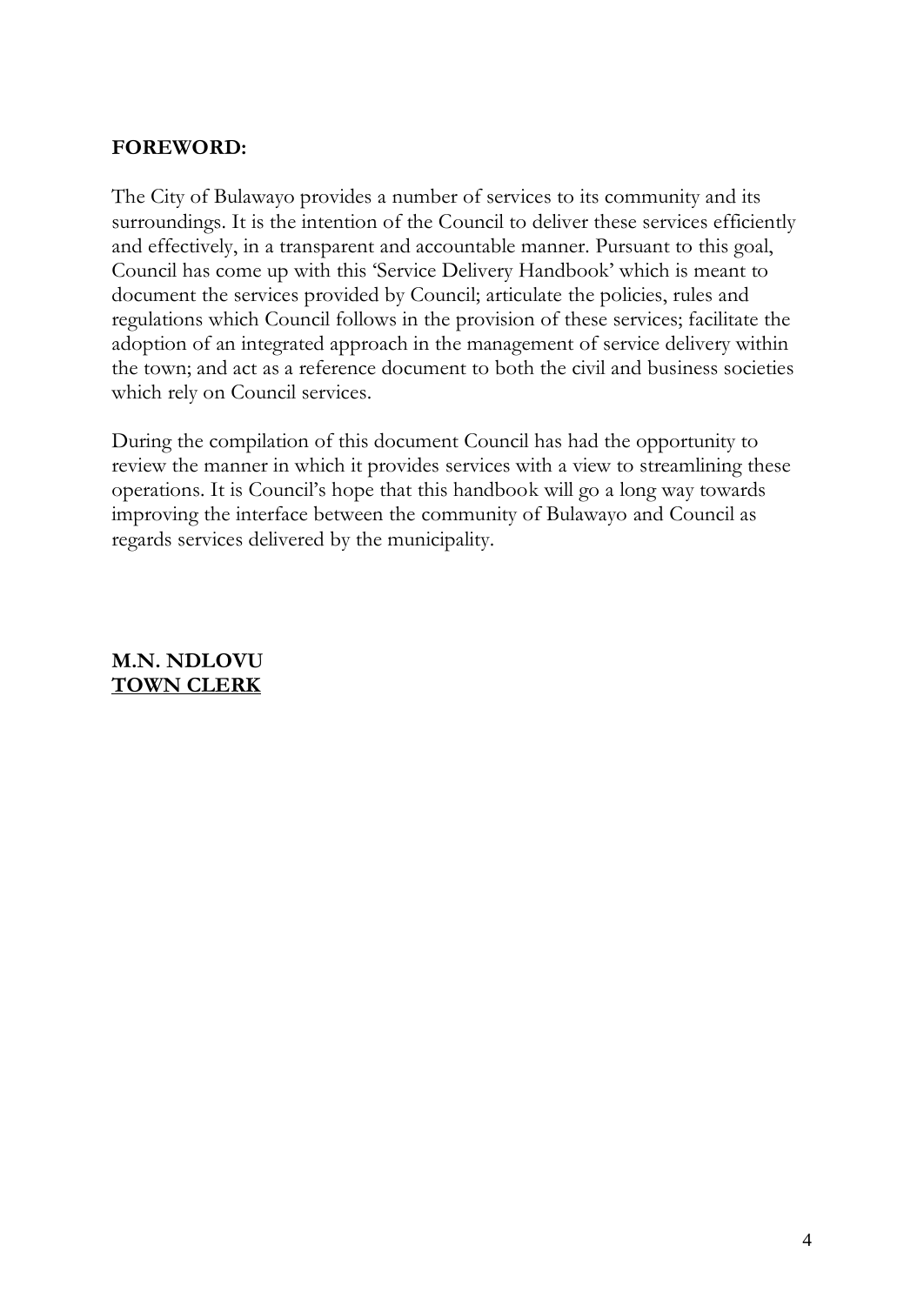#### **1. INSTITUTIONAL ARRANGEMENT OF THE COUNCIL.**

The City of Bulawayo has five departments; Health Services, Chamber Secretary, Engineering Services, City Treasury and Housing & Community Services. There are also the offices of the Executive Mayor and the Town Clerk. The City's organizational structure is as shown below.

#### **Administrative Structure;**

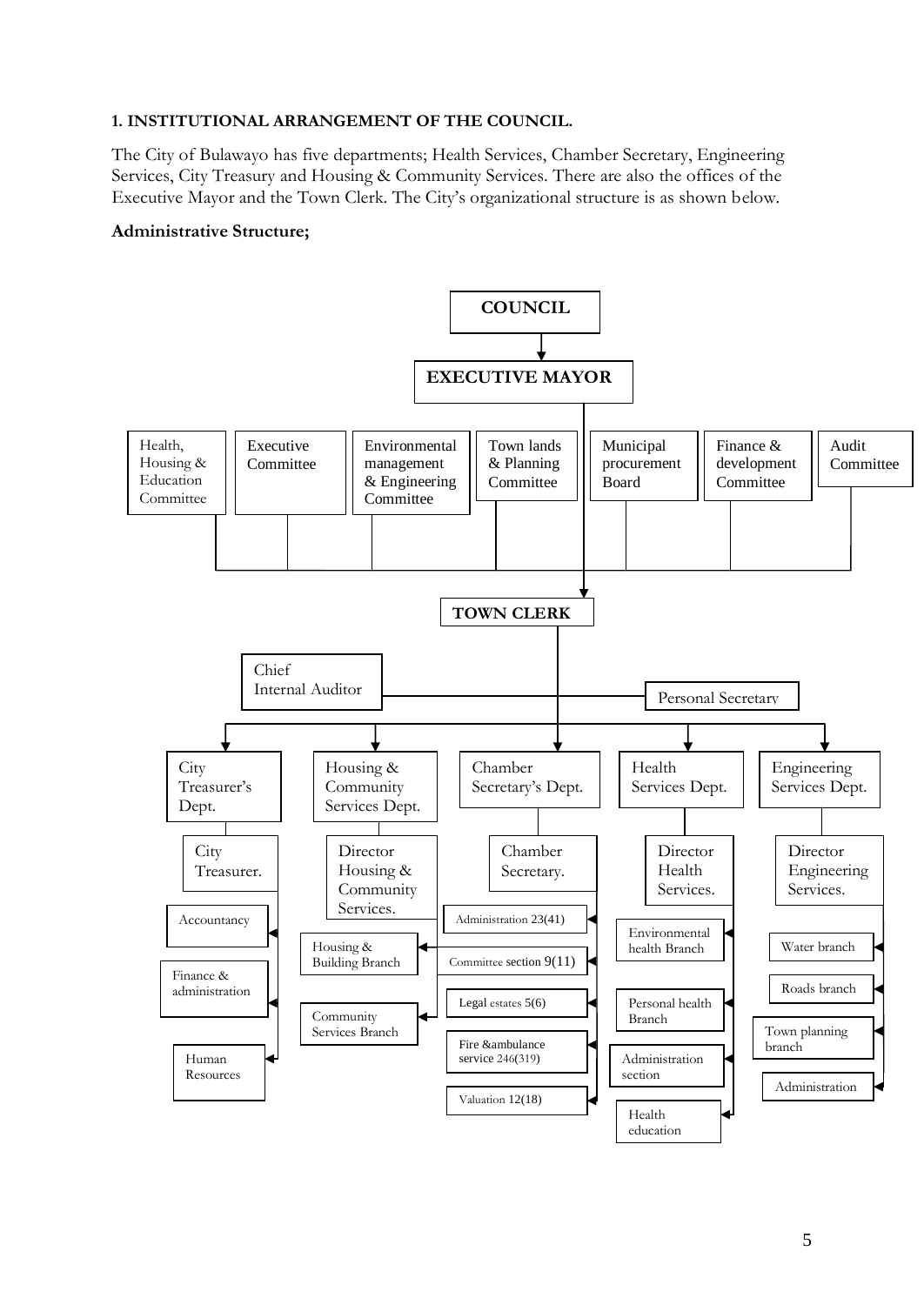# **1.1 Functions of the Executive Mayor's Office.**

The functions of the Executive Mayor are spelt out in the Urban Councils Act (chapter 29:15) which states that the Mayor shall be responsible for;

- The supervision and coordination of the affairs of council and the development of Council area; and
- Through the Town Clerk, controlling the activities of the employees of Council.
- $\Box$  In addition to these responsibilities, the Mayor also has the following functions;
- Presiding over all meetings of the Council at which he is present.
- Presiding over all meetings of the Council's executive committee at which he is present.
- Presiding over all ceremonial functions of the Council.
- When necessary, causing investigations to be conducted into allegations of misconduct, whether on the part of Councillors or employees of the Council.
- With the approval of Council, fixing the conditions of service of employees of council; and
- Exercising any other function that may be conferred or imposed upon him, whether in terms of this Act or any other enactment.
- $\Box$  Whenever he considers it necessary in the interests of Council, the Mayor may direct the Town Clerk to transfer funds from one account to another within Council budget, and such transfers shall be repayable to the appropriate fund on such terms as may be prescribed. When such powers have been exercised, the Mayor shall present a report together with reasons for his decision to the Council for its adoption.

# **1.2 Functions of the Town Clerk's Office;**

The functions of the Town Clerk are spelt out in the Urban Councils Act (Chapter 29:15), which states that the Town Clerk shall be responsible for;

- The proper administration of Council; and
- □ Managing operations and property of Council; and
- Supervising and controlling the activities of employees of Council in the course of their employment.
- The Town Clerk, in addition to any other duties assigned too him by Council, Executive Committee or the Mayor, shall perform the following functions;
- Direct supervise, appraise, develop and report on the work and conduct of all council employees and take appropriate measures to ensure efficiency, and discipline among all council employees; and
- Recommend to the Executive Committee the measures necessary to safeguard the finances and assets of the Council.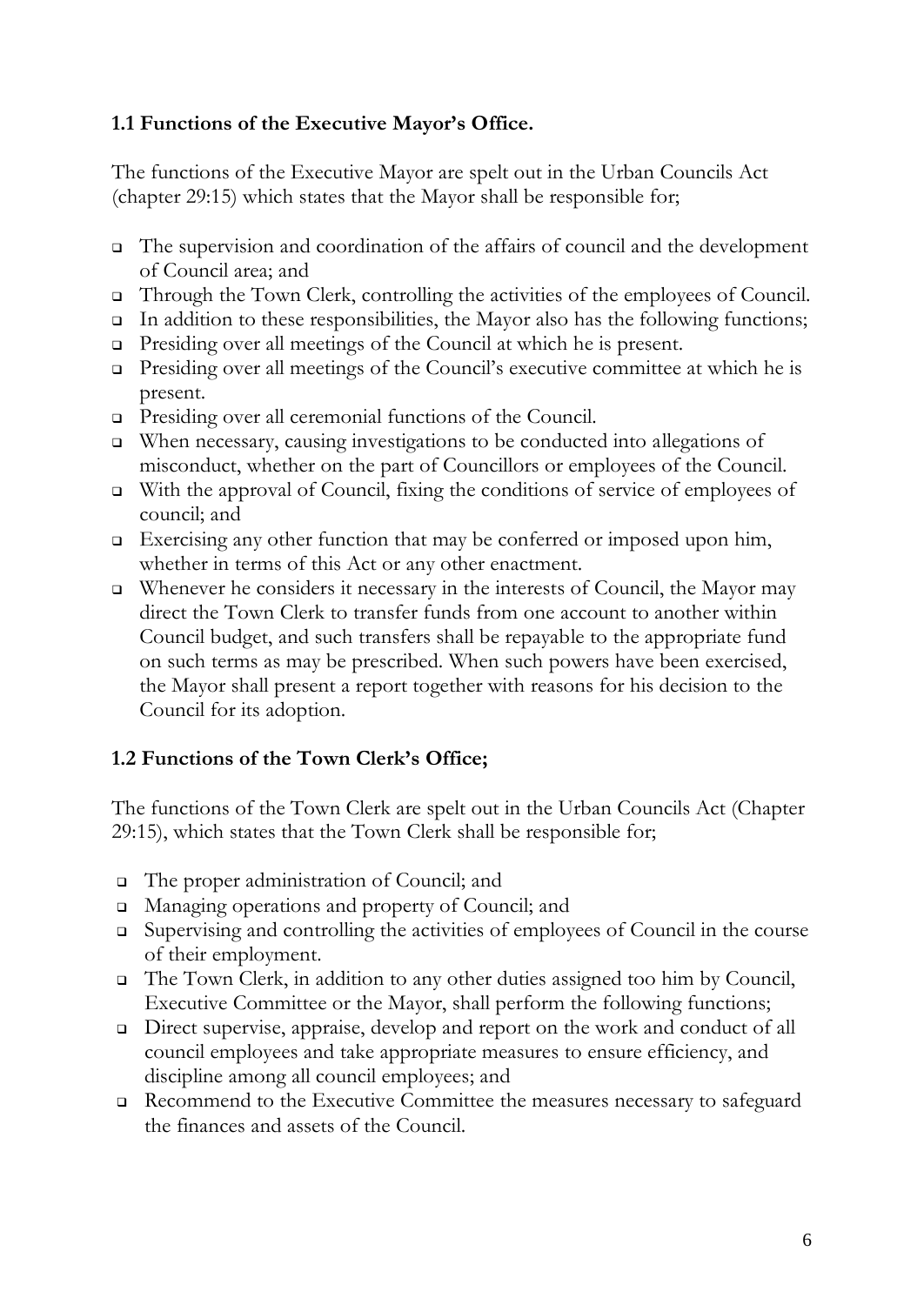- $\Box$  Take such steps as he considers being necessary for the purpose of giving effect to any resolution of the council, or of any decision or directive of the executive committee.
- $\Box$  Make such recommendations to the council or the executive committee, or any committee of the council as he considers being necessary or desirable to affect economies, improve co-ordination and, generally, improve the operations of council or committee.
- Introduce, implement and monitor adequate control systems; and
- $\Box$  Be responsible for the effectiveness and efficiency of the organisation of the council, the co-ordination and integration of its activities and, for such purposes, he may, after consultation with the head of department, inspect, inquire into and investigate the working and administration of any department or section, either by himself or through any person authorized by him.
- The Town Clerk may delegate to any other employee of council any functions conferred or imposed upon him in terms of this Act, and such employee shall exercise the powers or carry out duties in accordance with such directions as the Town Clerk may give him.

# **1.3 Functions of the Chamber Secretary's Department;**

The Chamber Secretary shall be responsible for;

- The provision of an efficient and effective secretarial service to Council, its committees and sub-committees;
	- 1. i.e. Agenda compilation to provide Council/Councillors with relevant data/information so that they can make informed decisions.
	- 2. Agenda dispatch to ensure that Councilors receive agenda on time, so that they make adequate preparations for meetings.
	- 3. Minuting reports/agenda to record discussions at Council, Committee, Sub-committee meetings in terms of laid down procedures e.g. Urban Councils Act:Chapter29:15. Permanent record of meeting proceedings.
	- 4. Actioning of resolutions to ensure compliance in implementing various Council decisions/ procedures.
	- 5. And minute binding/indexing to keep/maintain up to date records.
- To provide an efficient and effective Legal and Estate Management Service to Council;
	- 1. i.e. Legal services to have a legally compliant Council.
	- 2. Conveyancing to provide efficient and timeous conveyancing service to residents of Bulawayo.
	- 3. Land alienation to manage Council estates in a manner that optimizes returns to Council.
	- 4. And shop licensing clear backlog to zero.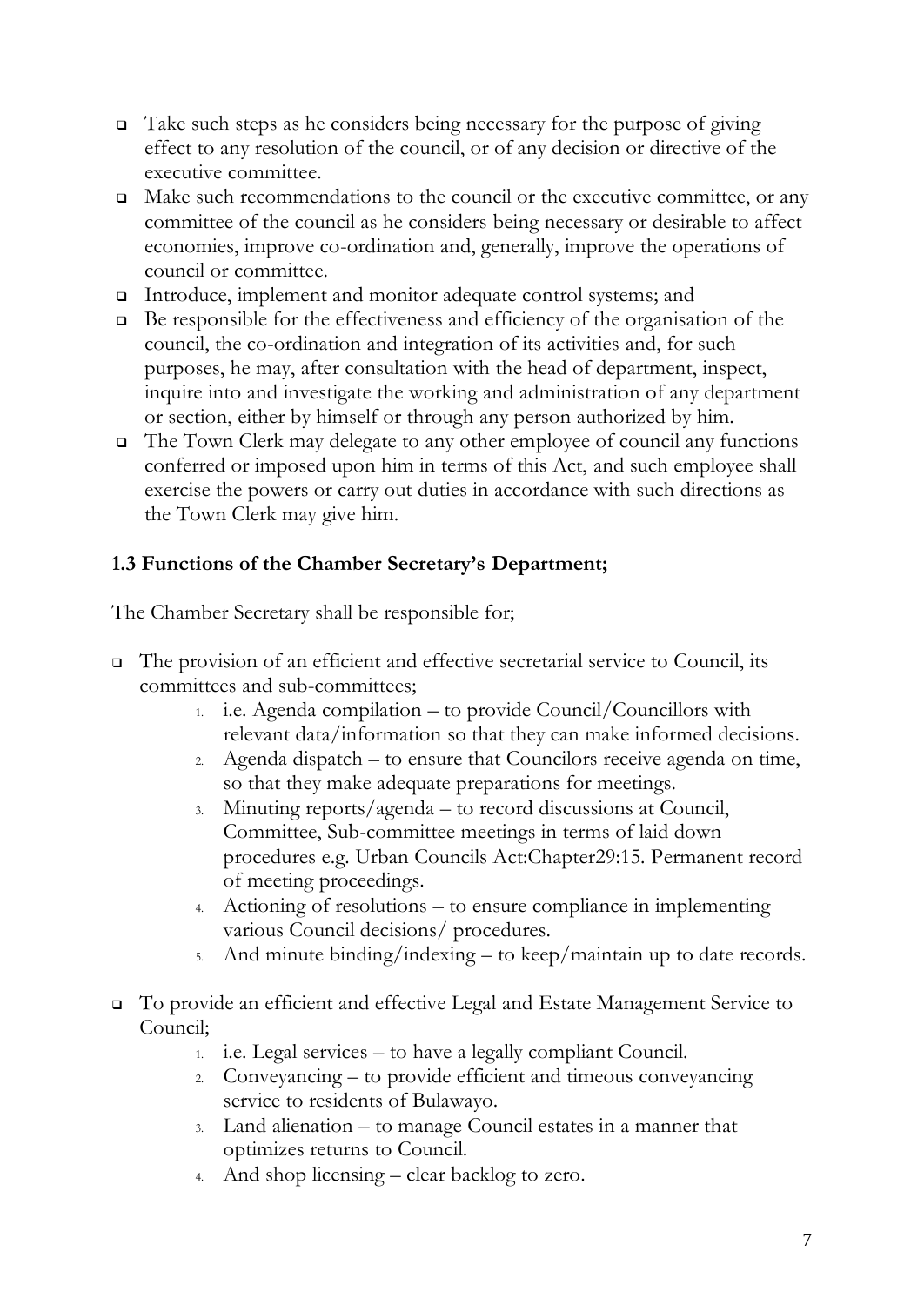- To facilitate implementation of all approved programmes for sections in the Town Clerk's and Chamber Secretary's Departments;
	- 1. i.e. Human Resources management to develop an efficient and effective workforce for the two departments.
	- 2. Budget compilation and implementation to co-ordinate budget preparation and implementation for the Town Clerk's and Chamber Secretary's Departments.
	- 3. Records management to provide systematic information storage and retrieval.
	- 4. And typing services to provide an efficient and effective typing service to the Town Clerk's and Chamber Secretary's Departments.
- □ To provide an efficient and effective emergency service;
	- 1. i.e. Fire prevention to provide awareness and reduce incidents of fire.
	- 2. Fire fighting and operations to save lives and property and render humanitarian services in the event of an emergency/disaster.
	- 3. And ambulance services to provide efficient and effective prehospital care.
- □ To provide an efficient and effective valuation service;
	- 1. i.e. rating valuations to widen Council's revenue base.sales/rental of property – to provide up to date prices/rentals of property.
	- 2. Assessment of building plans to efficiently assess estimated costs of building plans.
	- 3. Acquisition of property to acquire property at best possible price.
	- 4. And inspections of property for compliance to ensure that properties sold by Council are inspected periodically for compliance with Agreement of Sale.

## **1.4 Functions of the City Treasurer's Department;**

The department's core functions are;

#### a. Accountancy

- Main accounts, i.e. budgets/control, financial statements, contract management.
- □ Housing, i.e. loans management, rents and charges.
- Revenue, i.e. rates, consumer charges, miscellaneous charges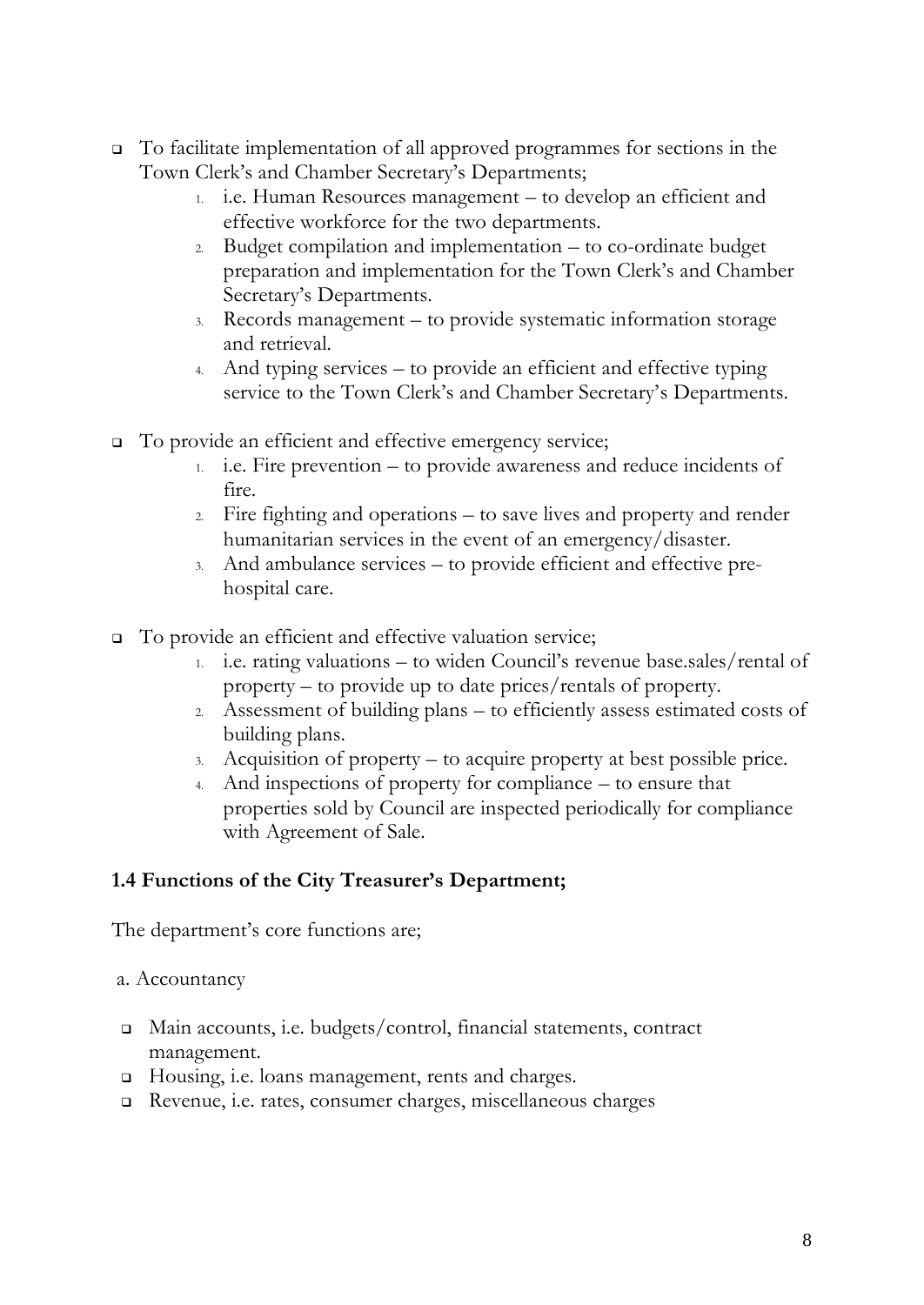#### b. Finance and Administration

- Finance, i.e. funds flow, investments, risk management.
- Stores, i.e. procurement, storage, issues.
- Information systems management, i.e. systems development,  $h/w$ are and s/ware support, report processing.
- c. Human Resources
- Staff benefits, i.e. salaries, pensions, medical aid.

#### **1.5 Functions of the Engineering Services Department;**

The department is, through its different branches, responsible for;

a. Water branch functions;

- Supplies section management of dams, water treatment works, and sewerage treatment works, pumping mains.
- Distribution section water reticulation, sewerage reticulation, chokes, burst pipe/leaks.
- Electro-mechanical section electrical repairs, mechanical repairs, fitting.

b. Roads branch functions;

- Projects and planning section project management, projects budgeting and prioritization, detailed designs and project specification, management contract, management planning, reporting and evaluation.
- $\Box$  Public lighting & traffic section street lighting maintenance and design, traffic lights maintenance and design, traffic safety, communication radios maintenance.
- $\Box$  Operations construction & maintenance implementation of projects, implementation of maintenance plans, resource planning and monitoring, quality control.

c. Town planning branch functions;

- □ Development control section guiding development, processing applications, subdivision and consolidation.
- $\Box$  Estates section layout plans.
- Forward planning section master plan, local plans, subject plans, traffic/transportation.
- Land survey section title surveys, engineering surveys, boundary disputes, survey information.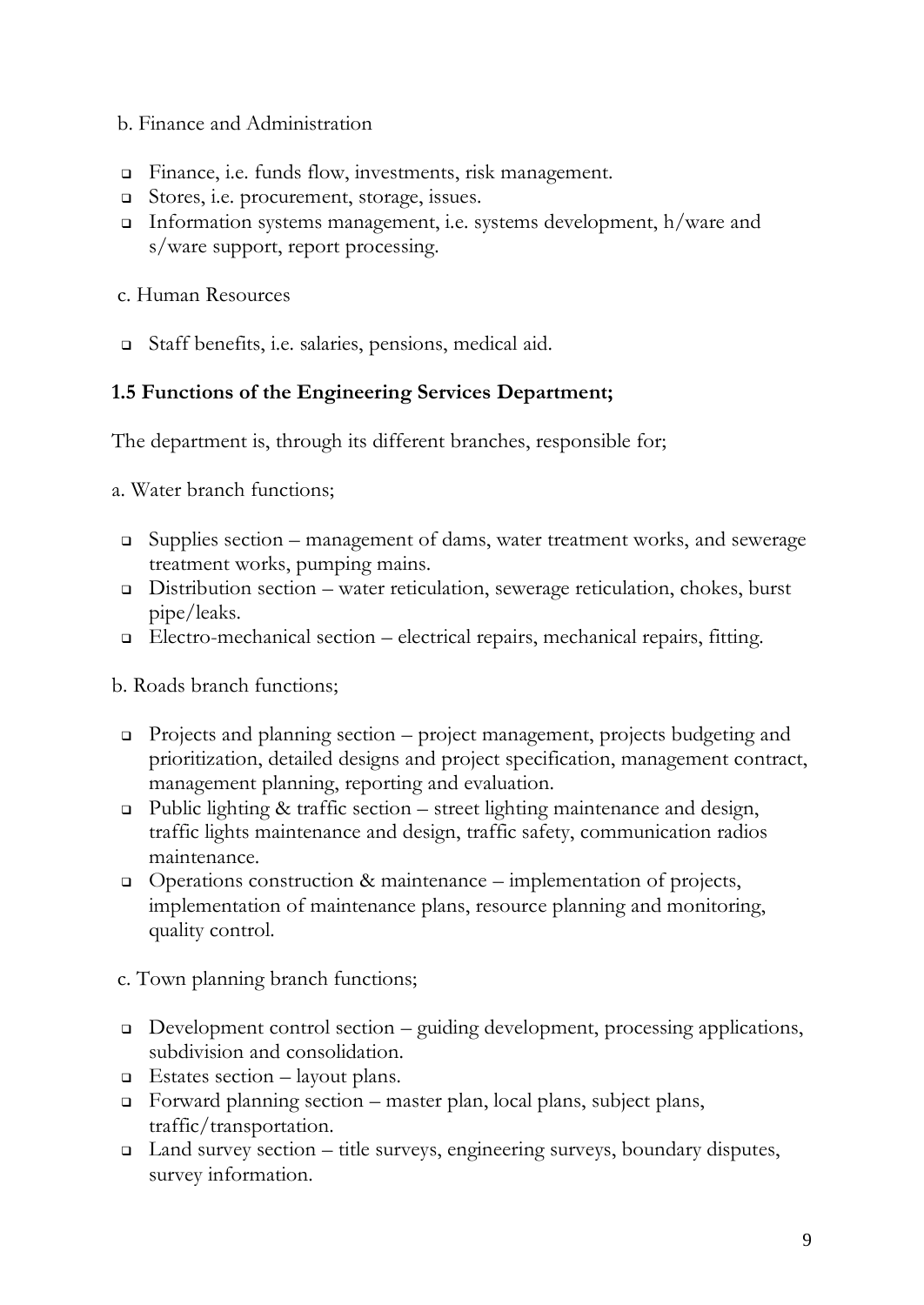# **1.6 Functions of the Health Services Department;**

The functions of the department as per branch are as follows;

#### **a. Environmental Health Branch**

- Health inspectorate
	- 1. i.e. food hygiene and food safety maintain & update a register of food premises and trade premises, 1 124 premises. Inspect, swabbing of food premises and food sampling, 1 visit per month, swab as necessary, random sampling of food, 5 per week.
	- 2. Licensing and registration scrutinize and comment on all food premises plans. Inspection of trade premises, health institutions, crèches, preschools, residential premises. Enforce by-laws.
	- 3. Water quality control select consumer sampling points in relation to WHO standards i.e. 210 samples per month. Collect water samples and send for analysis.
	- 4. And control of environmental pollution set out emissions standards for pollutants. Air quality sampling and smoke observation. Approval and inspection of stationery fuel burning appliances and sources.
- Cleansing Services
	- 1. Effective solid waste management refuse removal and disposal; review number of tasks carried out per day, removal schedule for domestic and industrial areas e.g. weekly-domestic, daily or 3xper week-shopping areas. Ensure sanitary disposal of waste; adequate cover and compaction-daily, prepare new tipping cells-as the old ones fill up and provide for leachate control.
	- 2. Reduce littering and illegal dumping provide refuse receptacles and provide skip bins in areas generating high volumes of refuse, e.g. markets, shopping areas. Run anti-litter campaigns coupled with health education at schools. Monitor contractors cleaning streets, shopping areas and sanitary lanes daily.
	- 3. Dog patrols and licensing conduct dog patrols and issue dog notices. Educate on need to vaccinate and licence dogs.
	- 4. And public conveniences maintain in a clean and good state of repair, provide cleaning materials, and repair faulty closets. Cleaned twice daily and when necessary in high usage areas e.g. bus stops.
- Pest control
	- 1. Mosquitoes larviciding of water bodies, stream bank clearing, spraying rural buses.
	- 2. Rodents baiting along the rodent control belt, clearing vacant stands and catching rodents for species identification.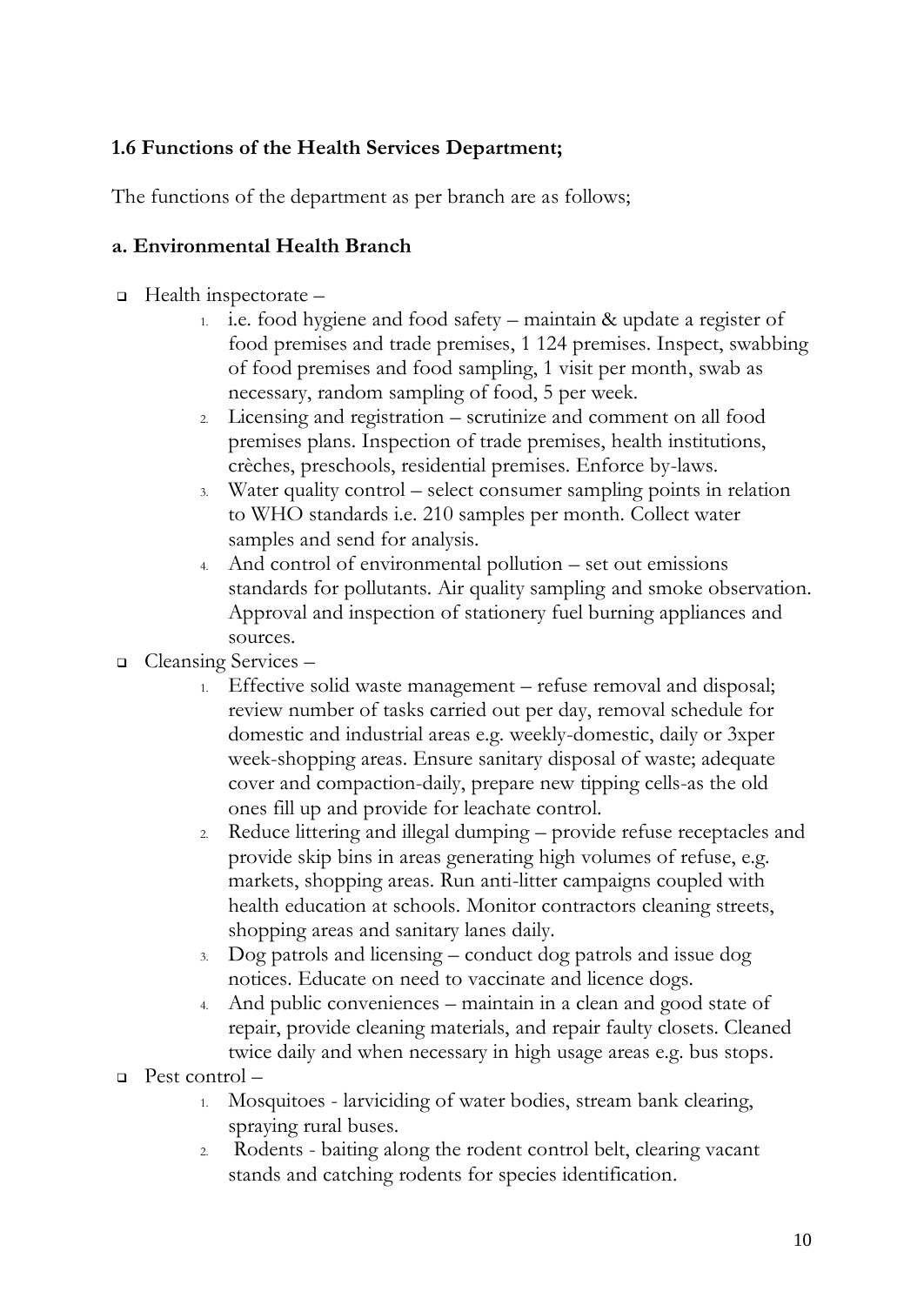- Cemeteries and Crematorium
	- 1. Cemetery maintenance and grave digging contracted out.
	- 2. Department's role monitor output (sufficient graves) monitor the quality (comply with standards), monitor grass cutting & bush clearing and provide for cremations.

#### **b. Personal Health Branch**

The city runs 19 clinics, 1 infectious diseases hospital, 2 training units (STI, reproductive health/family planning), that provide the following services;

- Curative services
	- 1. Outpatient care curative services, dental care, management of chronic conditions.
	- 2. OPD services supported by pharmacy and a laboratory.
- Maternal services
	- 1. Maternity care expected population 45%.
	- 2. Antenatal care and care during delivery, postnatal care.
	- 3. FP services including VCS and hormonal implants.
- Child Health Services
	- 1. Child and Adolescent health care immunizations PCC, growth monitoring, advise on infant feeding.
	- 2. Youth friendly corners at all clinics attending to youth in a friendly non judgemental manner.
- HIV and AIDS programmes
	- 1. PMTCT at 8 clinics.
	- 2. VCT.
	- 3. OI/ARV clinic.
- $\Box$  PPTCT
	- 1. At 4 maternity and non maternity clinics.
	- 2. Pre and post testing for couples.
	- 3. HIV positive mothers and their babies are given nevirapine.
	- 4. Reduces HIV transmission by 50%.
	- 5. Infant feeding advice given.
- VCT Nkulumane clinic
	- 1. Pre and post test counseling services.
	- 2. Reduce transmission of HIV through sustained behavioral change.
	- 3. Provide psychosocial support for people who are infected/ affected by HIV/AIDS.
	- 4. And entry point for TB screening, OI and ARV treatment.
- OI & Antiretroviral treatment
	- 1. Treatment for OIs available at all clinics.
	- 2. Antiretroviral treatment initiated at KRC.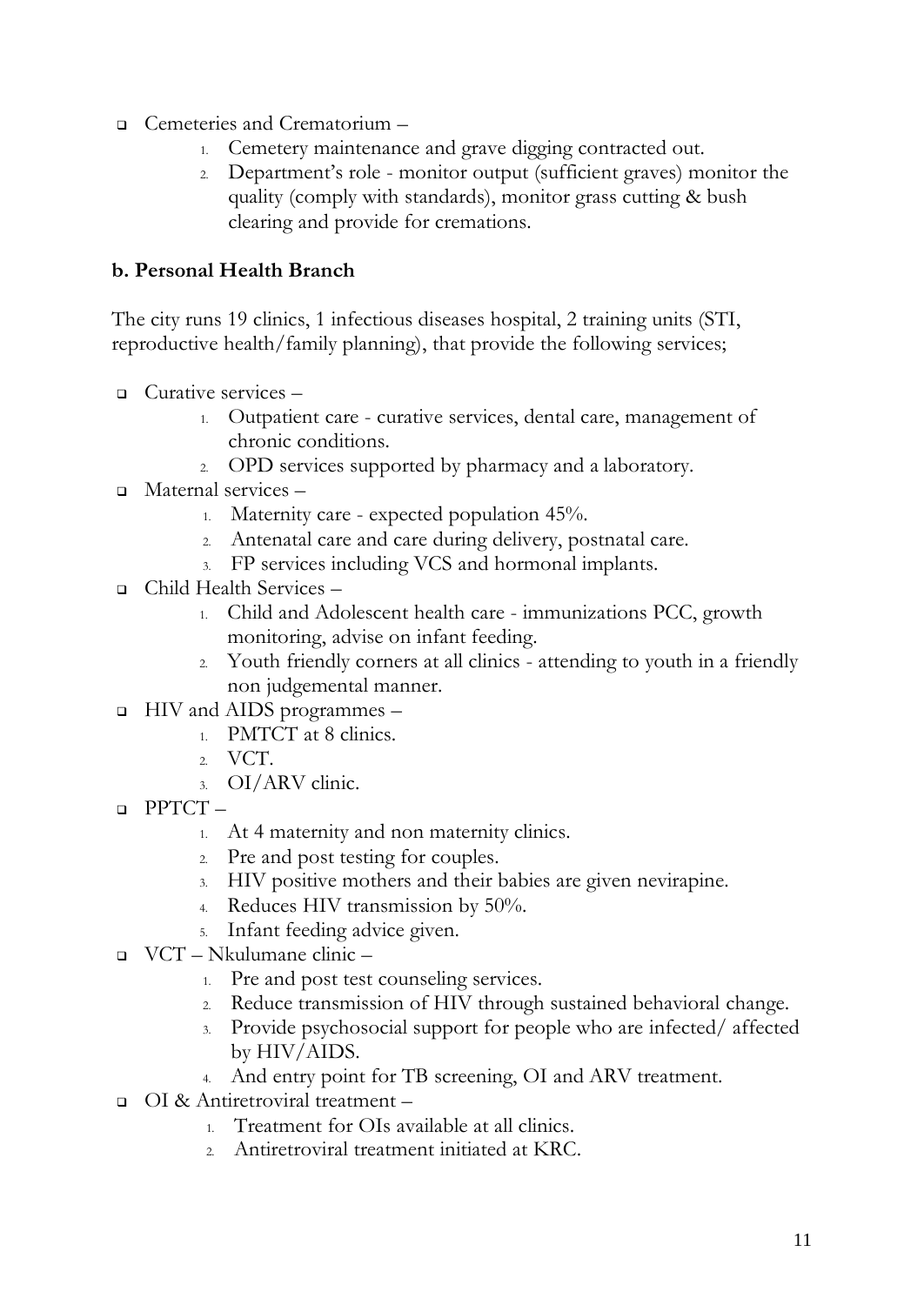3. 3 clinics currently managing continued treatment for patients initiated at Mpilo.

#### **1.7 Functions of the Housing and Community Services Department;**

The department is charged with the responsibility of;

- □ Providing and maintaining Housing.
- **Q** Community services.
- Social amenities.
- Managing land and related resources to achieve environmental sustainability for the community (stakeholders) of Bulawayo.

#### **a. Housing and Building Branch;**

- □ Registry (Central) Interface with home-seekers.
- Allocation (house, stands and commercial stands, developers)
- $\Box$  Vending city wide SME's and other vendors.
- □ House construction and maintenance and building of council structures developers/contractors.
- Council has gone a long way to meet goal number 7 of UNHCS (HABITAT) goals.
- Building inspectorate all structures built in BCC area to meet BCC by-laws rate payers.
- Architecture and Quantity survey developers.
- Estate management (mainly former low-income areas) rate payers.
- Environmental management of Parks and Nature Parks Caravan Park and Parks nursery.

#### **b. Community Services Branch;**

- Social work welfare cases/ safety nets.
- Primary Schools and Libraries Children/Rate payers
- 29 schools, 2 libraries and pre-schools built since 1986 and Council doing its best to achieve Millennium Goal No.2.
- $\Box$  Cooperatives school leavers.
- School leaver (Training) and Vocational Training Centres (VTC's) Post Schooling Groups.
- Art and Craft Centre Employees/Students.
- Bulawayo Home Industries Poverty alleviation.
- Community services (including football stadia and fields) and Halls Recreation.
- Guest houses Visitors/holiday makers.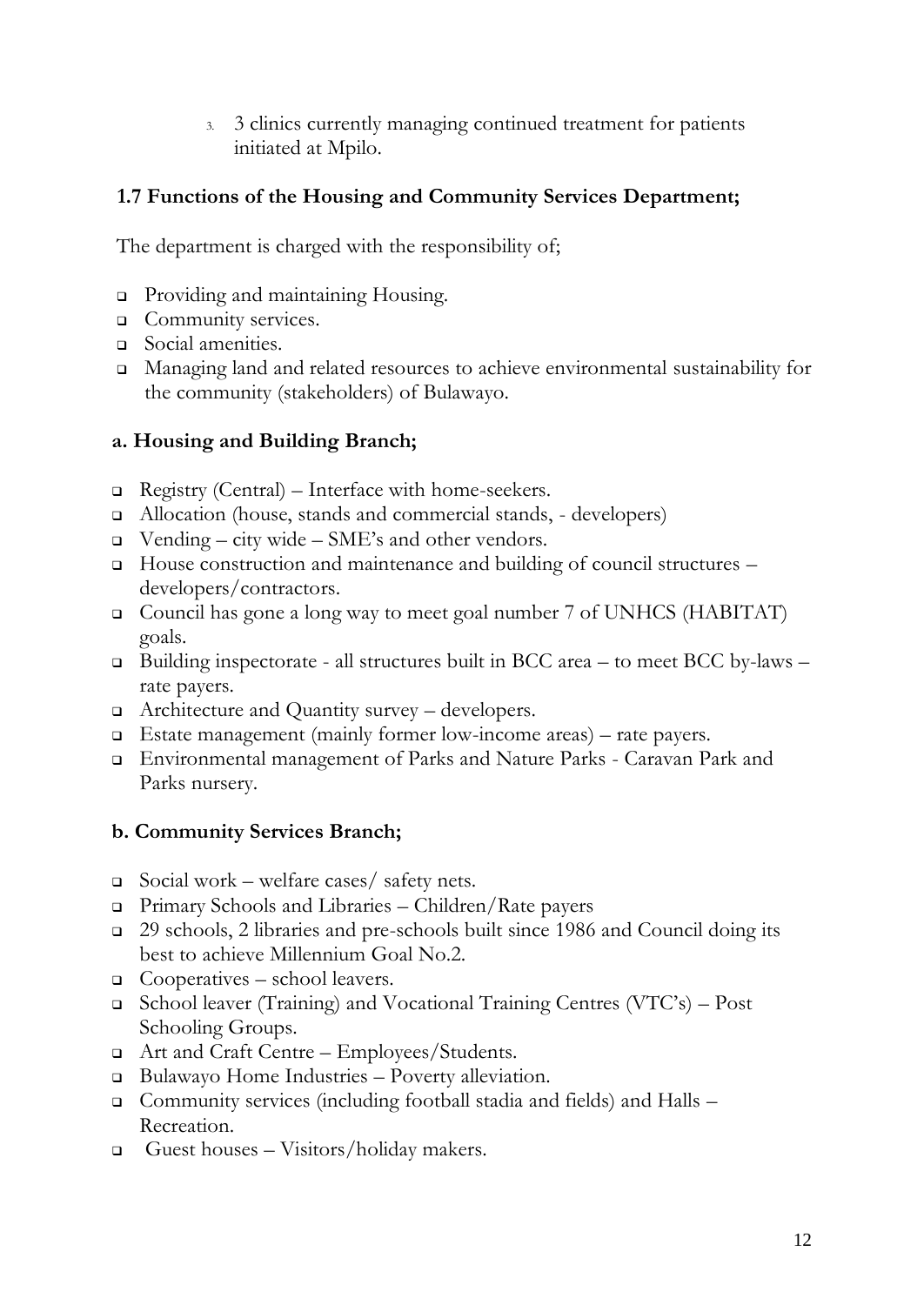## **2. Council Committees: Committees and Their Terms of Reference:**

2.1 The following are the Council's Committees: Executive Committee; Health, Housing and Education Committee; Environmental Management and Engineering Services Committee; Town Lands and Planning Committee; Municipal Procurement Board and Business Committee. Their terms of reference are as follows:-

#### **2.2 Executive Committee**

93(1) subject to this Act, the functions of an Executive Committee shall be:-

- To assist the Mayor in the performance of his functions; and
- To supervise and monitor the organization, operations and affairs of the Council with a view to achieving co-ordination, efficiency and economy and, for that purpose, the Executive Committee may call for reports from the Town Clerk and direct him to investigate any matter if considered necessary; and
- Subject to Part VII and IX, to appoint and discharge senior officials or the Council; and
- To administer and control the collection of income and the expenditure for moneys by the Council; and
- To supervise the preparation by the Town Clerk of annual draft estimates on income and expenditure for consideration by the Council; and
- To initiate the making, amendment or repeal of by-laws; and
- □ To report to the Council on any matter referred to it by the Council; and
- To exercise any other function that the Council may delegate to it in terms of subsection (2);
- □ Standing orders;
- □ Rules of order;
- Human Resources Procurement and Development including staff Conditions of Service;
- □ Terms of Reference of other Committees;
- □ Municipal Referenda/Elections;
- □ City Halls and Municipal Buildings;
- Conduct of the Liquor Undertaking and Aisleby and Goodhope farms;

#### **2.3 Health, Housing and Education Committee**

All matters pertaining to:-

- **Quantilary Quantile**
- Child welfare
- Geriatric and District Nursing Service
- Inspections relating to public health matters as authorized by all laws
- Street cleaning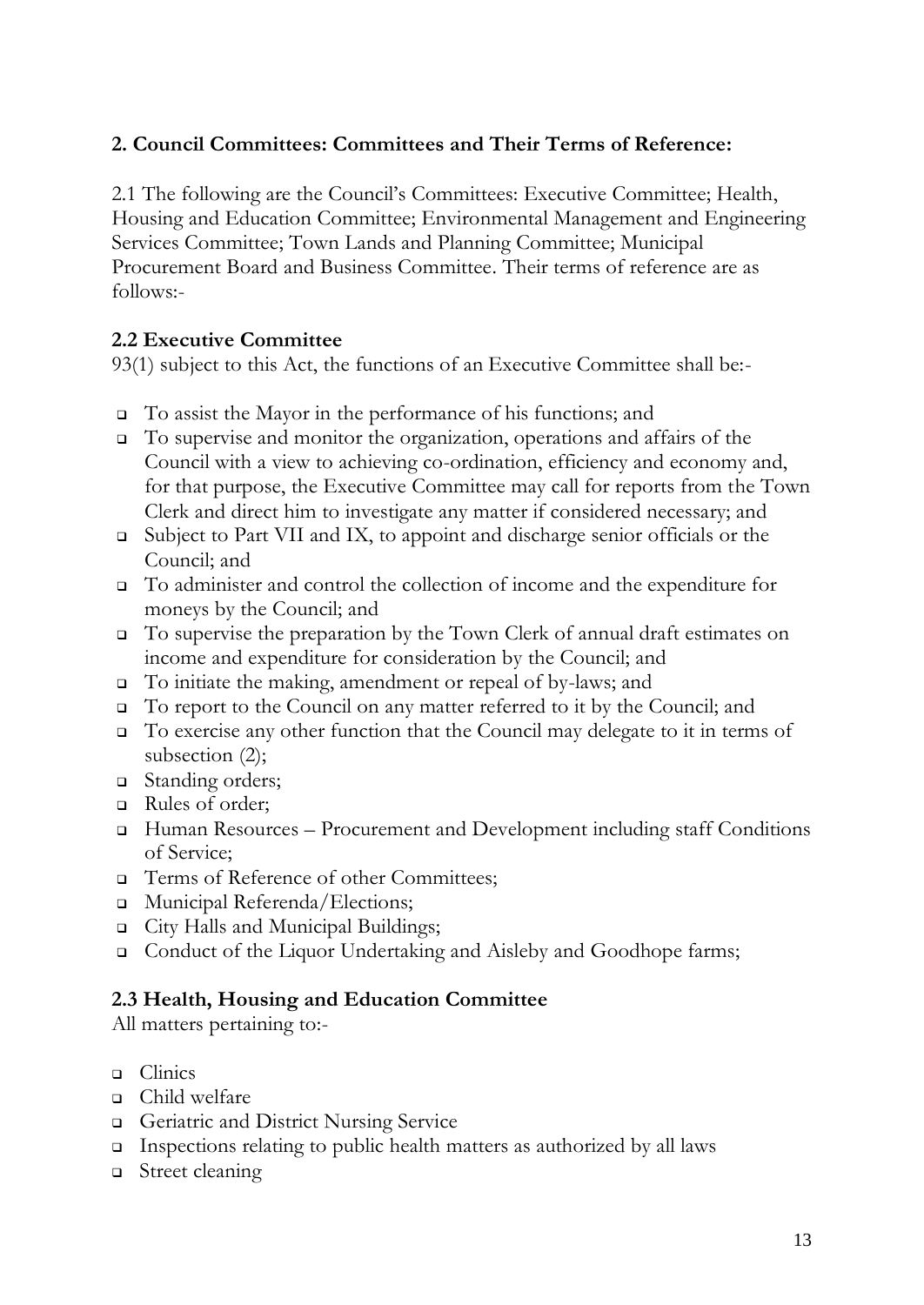- Cemeteries and Crematoria
- Sanitation
- **u** Hospitals
- Welfare and all matters relating to Housing Provision and Administration.
- Halls
- Fire brigade
- □ Bus Services
- Municipal Area Ambulance Service
- Swimming baths
- **Exercise Street collections**
- Provision and administration of crèches and primary schools and all matters relating to education
- Music and amenities
- □ Building plans

#### **2.4 Environmental Management and Engineering Services Committee**

All matters pertaining to:-

- Parks
- □ Open spaces
- □ Street Grass Cutting
- Tree planting
- Herbal gardens
- □ Control of woodcutting and vegetation removal
- Nature Reserves
- $\Box$  Refuse Removal land infill sites
- Land inspectorate including garden allotments and Urban Agriculture
- Control of Pollution
- Conservation of natural resources
- Solid waste management
- Hazardous substances
- Squatter control and vagrants
- □ Sewerage
- Sewerage disposal
- Sewerage Treatment Works
- Storm water Drainage
- Construction and maintenance of roads and pavements
- Traffic regulations
- Surveys

#### **2.5 Town Lands and Planning Committee**

All matters pertaining to:-

Town Planning Schemes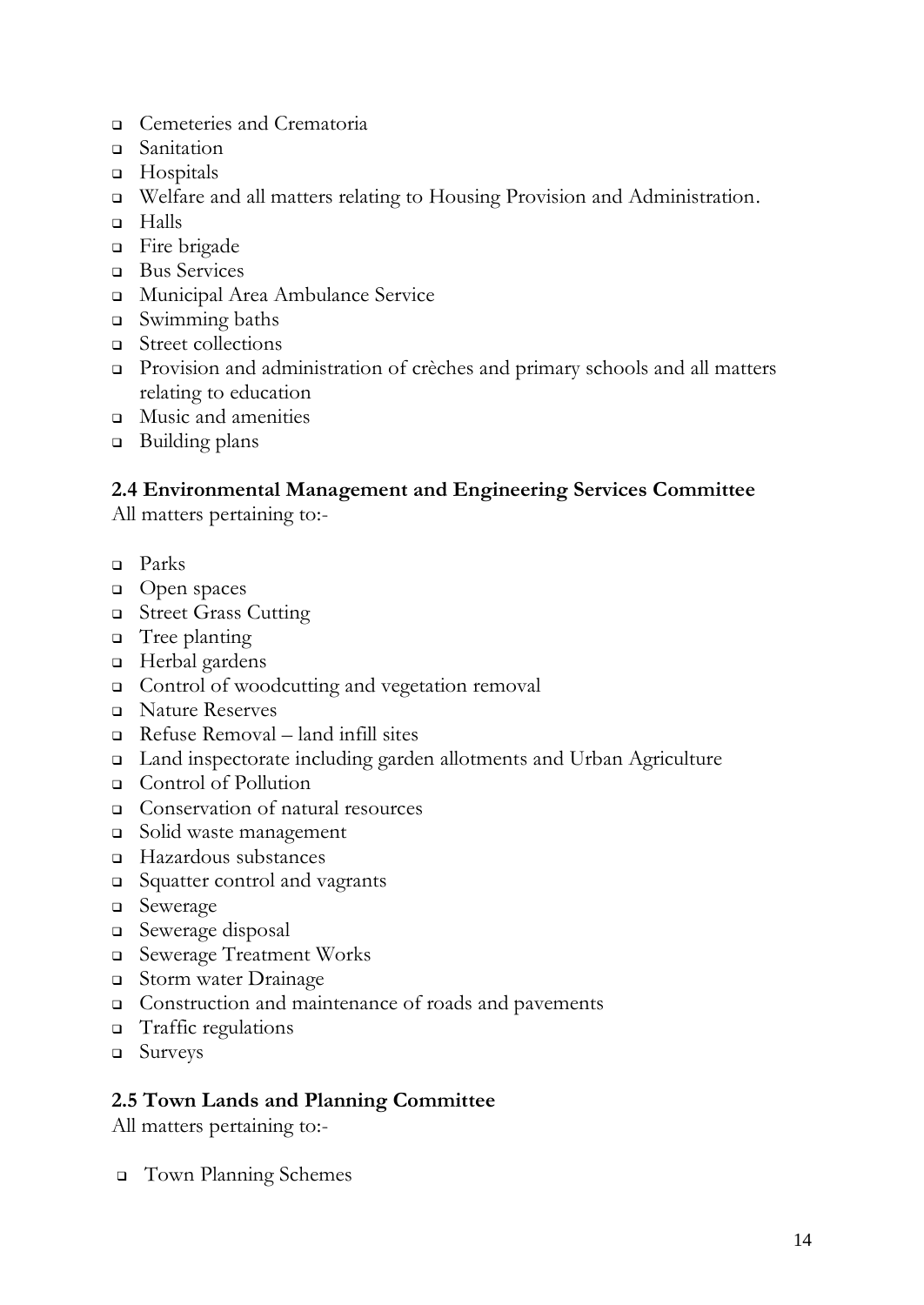- All unalienated land within the Municipal area
- Acquisition and disposal
- Stockyards, aerodromes
- Administration of the Regional, Town and Planning Act, 1996
- Preparation and implementation of Master and Local Plans
- Development control in the city
- Subdivisions and consolidation
- Vesting of ownership of roads, transfer of roads, closure and diversion of roads.
- □ Street Naming

# **2.6 The Municipal Procurement Board**

The Municipal Procurement Board shall be responsible for:-

- Arranging Tenders and for making recommendations to the Council in regard to acceptance of tenders and procurement of goods, materials and services.
- Stores
- Disposal of Surplus Plant and Materials.
- □ Contracts.

# **2.7 Audit Committee**

The terms of reference of the committee are as follows:-

- To inquire into and report upon the manner in which the finances of the Council, its assets and human resources are being used;
- To ascertain whether the funds and assets for the Council are applied to the purposes intended and are consistent with any regulations and standing orders issued by the Council, or the Minister as the case may be;
- To call for information, explanations and evidence in respect of which the auditors have made observations;
- To receive and consider reports of internal and external auditors and make appropriate recommendations to Council;
- To recommend to the Council appropriate methods of investments of moneys and custody of any other properties of the Council.

## **2.8 Finance and Development Committee**

The Committee is responsible for regulating the financial affairs of the Council in accordance with standing orders and by-laws of the Council.

Its terms of reference are as follows:-

- $\Box$  Loans
- □ Accounts
- Redemption and renewal funds
- Assessment of rates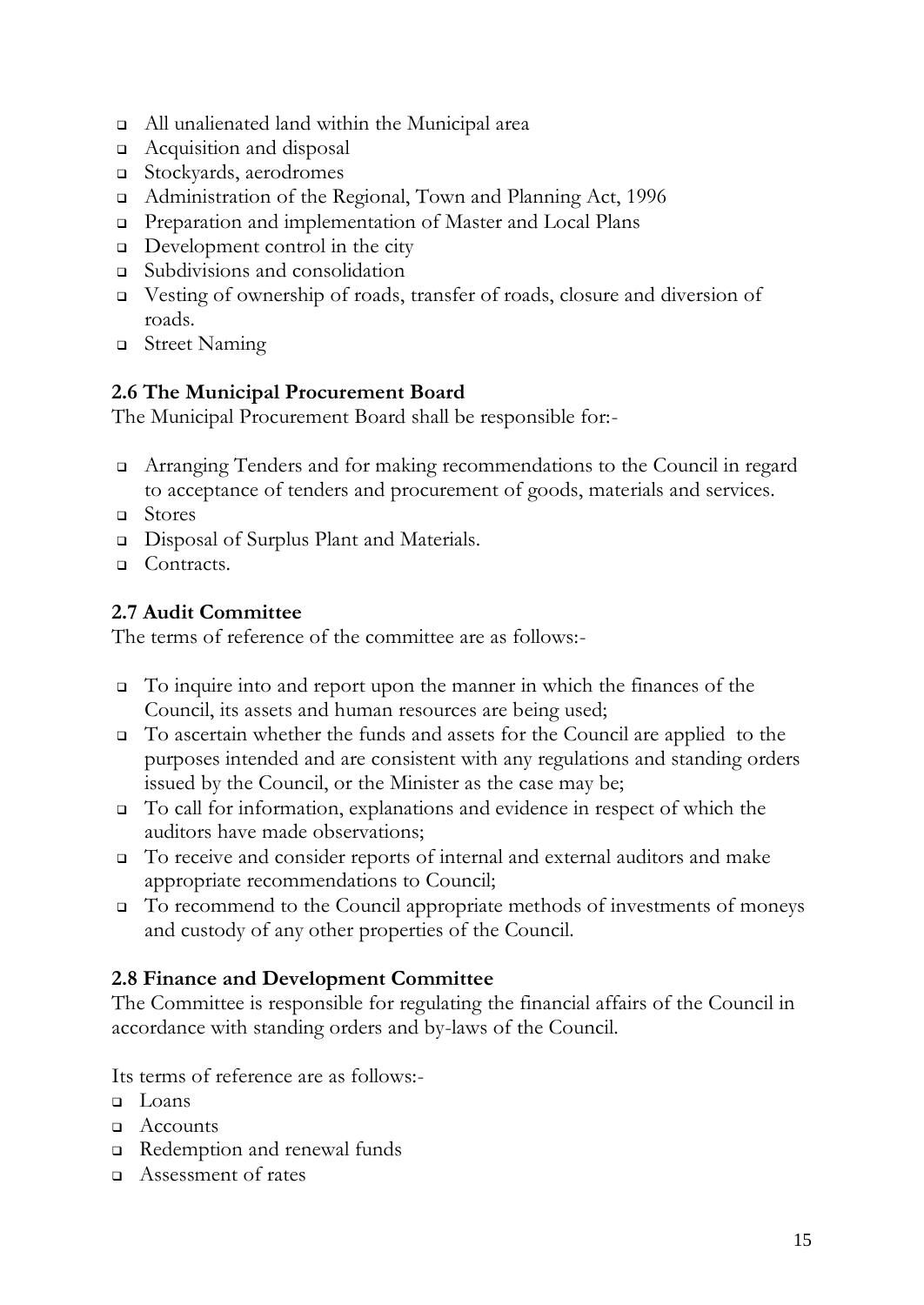- Provisional estimates of income and expenditure
- Insurance
- Investment
- **Pension and provident funds**
- All matters relating to development issues (Commercial and Industrial development)
- Financial regulations
- □ Tariffs, fees and service charges
- Grants in Aid
- Water tariffs
- □ Land sales
- Municipal advertisements

#### **2.9 Future Water Supplies and Water Action Committee**

Created because of the region's drought proneness.

The committee is responsible for:-

- □ All matters relating to water supplies reticulation;
- Distribution;
- **B** Rationing;
- And all matters, with the exception of financial arrangements, connected with the operation and administration of the water branch of the Engineering Services Department.

#### **2.10 Business Committee**

This is a relatively new committee. It came into existence because of the need to; bridge the gaps between Council and its entities; appointed on recommendations of the Executive Committee. Its functions are: -

- To receive the strategic and operational plans of the entities.
- To receive the conditions of service of employees of each of the commercialized entities.
- To receive all contracts of major capital projects and of a threshold agreed in the service level agreement of each unit.
- □ To receive audited accounts of each of the entities.
- To continuously monitor and evaluate the commercialized entities.
- To advise Council on policy issues relating to commercialized entities.
- To approve the appointment of the Managerial Head of each Commercialized entity.
- To receive and approve the Service Delivery Agreements of each commercialized entity.

#### **3. Services Provided by the City of Bulawayo: Policies and Procedures.**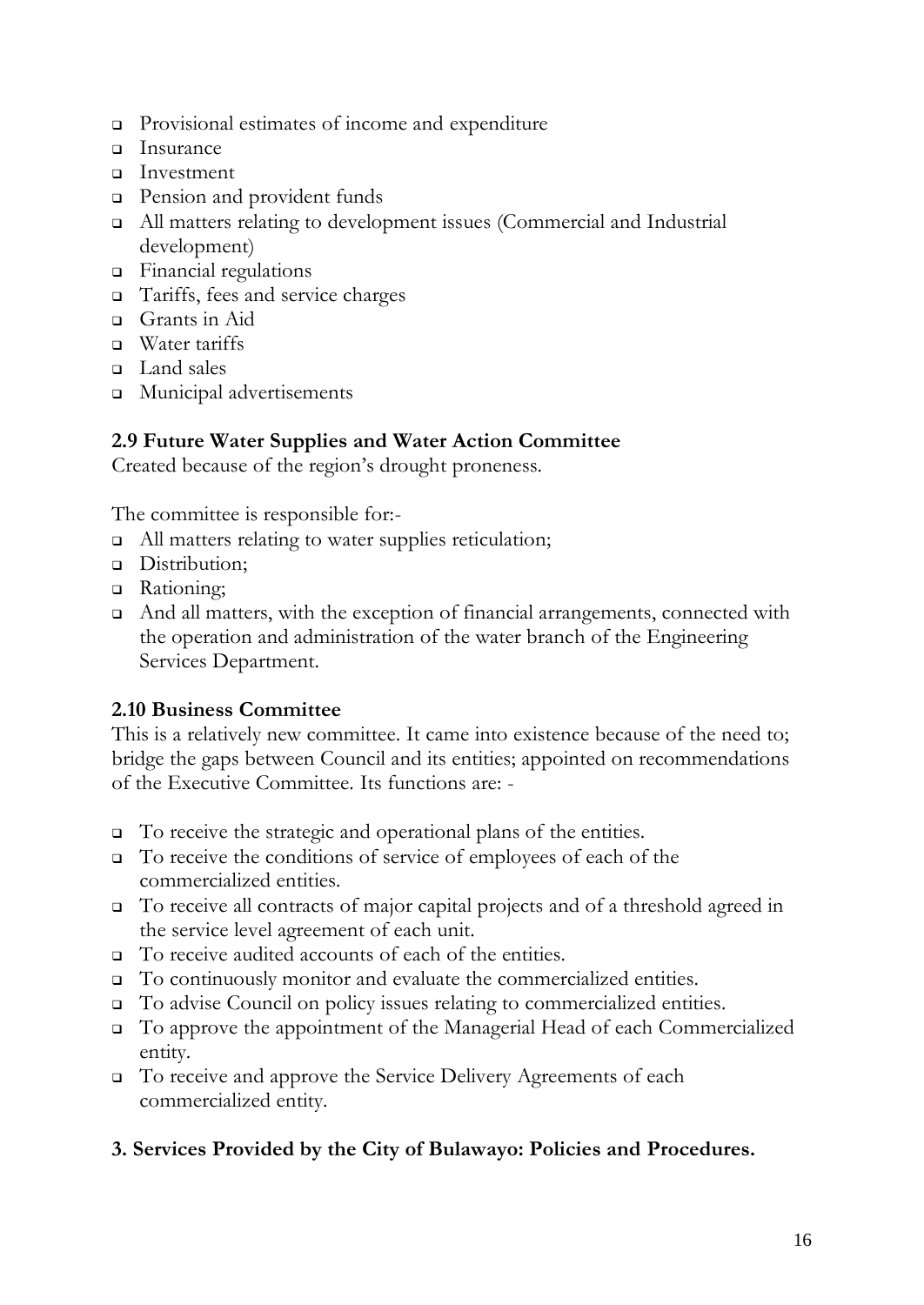# **3.1 Housing Provision**

3.1.1 Housing Policies

The department is charged with the responsibility of;

- **Providing and maintaining Housing.**
- **Q** Community services.
- Social amenities.
- Managing land and related resources to achieve environmental sustainability for the community (stakeholders) of Bulawayo.
- 3.1.2 Allocation of houses/stands developed by Council:-
- □ Housing waiting list;
	- 1. Requirements for one to be on the waiting list:-
		- I.D
		- Marriage certificate if married.
		- Pay slip if working.
		- Birth certificates of children.
		- Spouses identification particulars.
		- Registration fee currently is \$235,000.00
		- Renewal fee currently is \$117,500.00, this is payable on the anniversary of the registration date.
	- 2. Acquiring of residential stands; requirements:-
		- Person must be registered.
		- Take their turn on the waiting list.
		- Have funds or the requisite deposit.

For this kind of information, about available residential stands, prospective owners ask their area housing officers. Usually when stands are available, registry flashes information and it's made available at housing offices.

- 3. Partners in provision of accommodation:-
	- Construction companies / Private developers
	- Housing co-operatives
	- Individual / Self-build
	- Building societies usually providers of finance.
- 4. Types of houses on offer:-
	- Home ownership
	- Rented accommodation
	- Flats/Hostels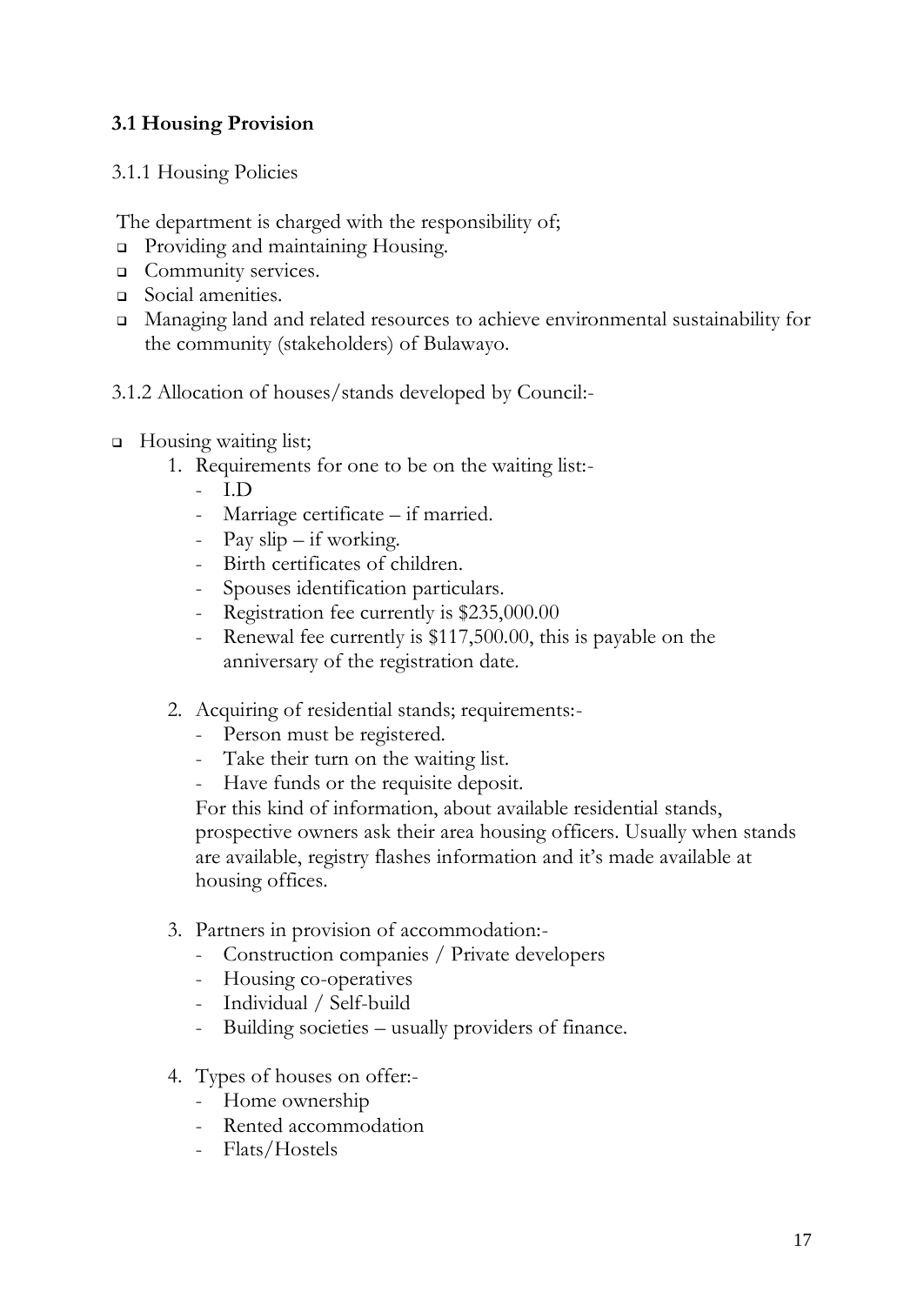- 5. Responsibilities:-
	- Ownership Owner is wholly responsible for maintenance of everything except where there are communal council facilities, e.g. mains.
	- Rented Council is responsible for maintenance up to the water meter but beyond that is the tenant's responsibility. Council is responsible for the exterior and the interior is the responsibility of the occupier.

#### Trading Ventures;

- 1. Types:-
	- Small rented shops, especially in the older residential areas.
	- Vending sites in the city, rented out for a fee.
	- Selling of business stands to traders who then build their own business premises.
- 2. The procedure of acquiring business stands is the same; which is:-
	- Allocation of these stands is through tender, i.e. commercial, service industry, phone shops, coca-cola kiosks and Council leased buildings.
	- Interviews and selection is conducted by sub-committee on allocation of stands and premises for development.
	- A report on the interviews is sent to the Finance Committee and . finally to Council.
	- Chamber Secretary issues letters of offer to successful tenderers.

# **3.2 Community Services**

## 3.2.1 Community Halls

- Community halls can be hired by individuals, clubs, churches, etc. for various functions, e.g. weddings, report back meetings by Councilors, social activities by cultural groups, etc.
- □ When intending to hire a community hall, one should:
	- Check the availability of the hall on the date in question.
	- If available, then book the date and pay a deposit to secure your booking.
	- On the day of the event, the Council staff will be in attendance to provide any services required.

## 3.2.2 Market places

 The Town planning section of the Engineering Services Department identifies suitable market places and ensures that necessary facilities are put in place.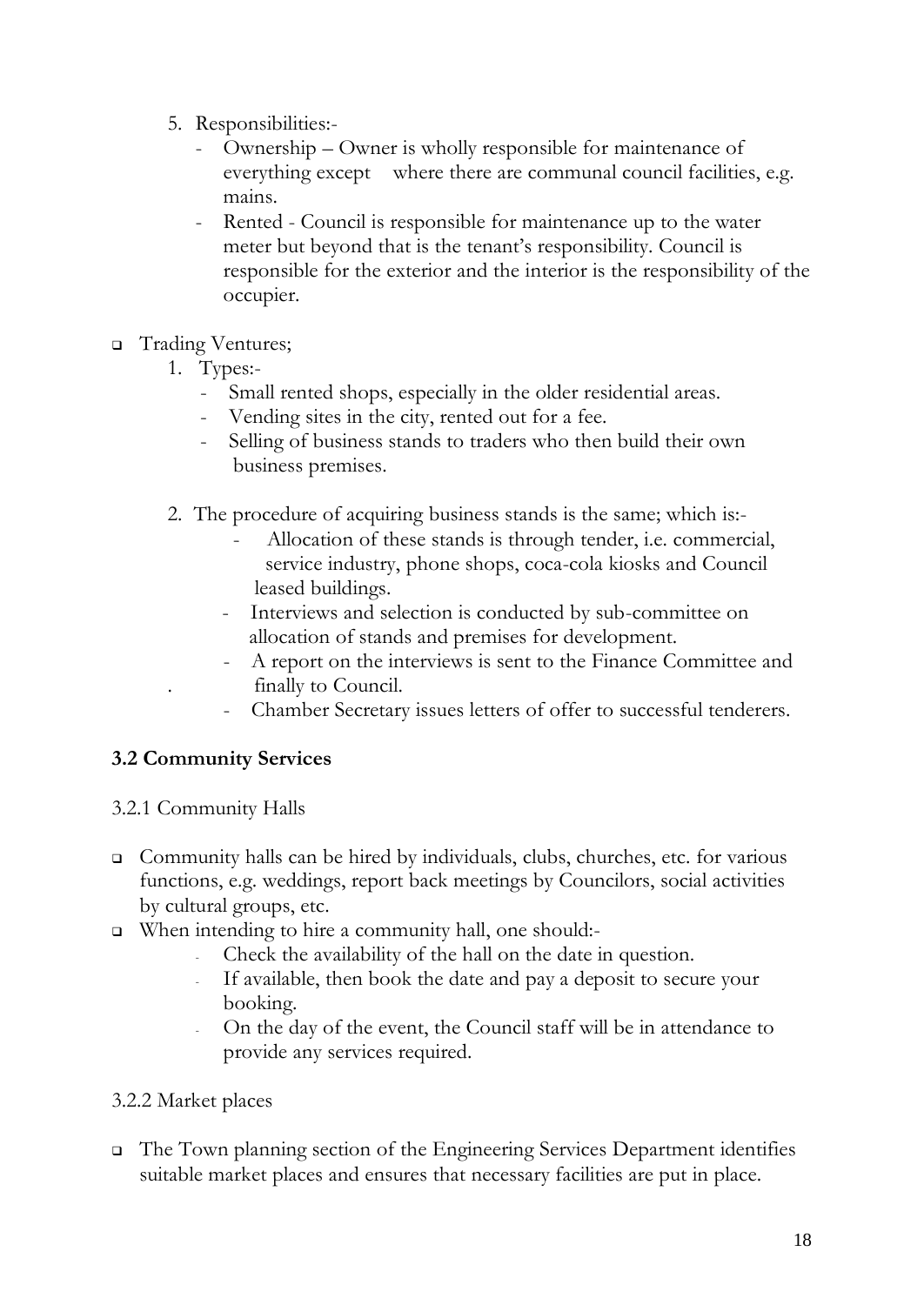#### 3.2.3 Vegetable/Fruit markets

 $\Box$  There are several wholesale markets in the city where vendors can buy farm produce for resale. The vendors who buy the produce can resell the produce at Council built market facilities where they apply to Community Services to be allocated a stall.

#### 3.2.4 Other facilities

- Stadia:
	- The Council maintains its stadia that are made available for soccer matches and for hire by other organizations from time to time and these are Barbourfields, Luveve and White City.
	- There are other community football grounds that are used by the young and social clubs for soccer matches in the communities that used to be marked by the Housing and Community Services Department. That is not happening anymore because of lack of manpower to mark the grounds.
- □ When intending to hire the stadium, one should:
	- Confirm that the stadium is available for the function, as this service is offered once a year and the officer in Social Services Section has to be sure that the function warrants the use of the stadium.
	- If the function is given the booking, the officer gives applicant the forms to complete, and they are then given the account to deposit the money.
	- The applicant should have public liability insurance, that is a requirement, and they should look for their own security.
	- If the stadium cannot be used, the arena is used instead, e.g. White City Arena.
	- There is no fee for the use of the community grounds, but the soccer clubs have to be registered or affiliated to an association.
- Involvement of Council in sport has always been minimal. Facilities used for sport are owned by Council and are used by the various clubs for a fee.
- Council's input is the provision of facilities and maintenance, but
- The administration of the facilities is under Housing and Community Services.
- Swimming pools:
	- City Council has six swimming pools which are located in various parts of the city; Northend pool, Bulawayo pool, Barham Green pool, Mpopoma pool, Luveve pool and Barbourfields pool. Some of these facilities had been handed over to Communities for Community Management, but,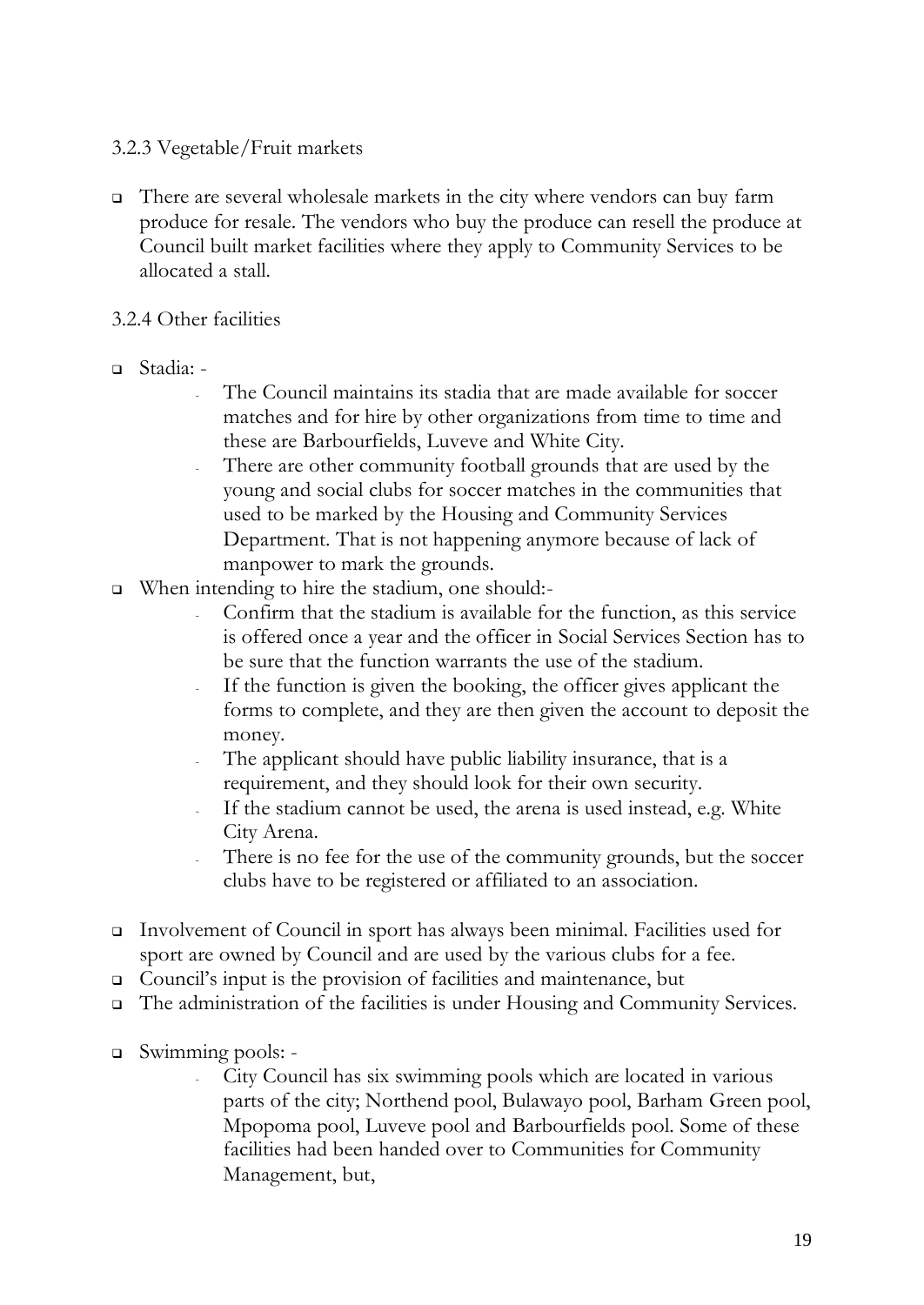- Because the assistance from Council, in the form of grants was not sufficient to buy chemicals and meet the cost of running a pool, the process had to be reversed. All pools are under the administration of Housing and Community Services.
- Preschools:
	- Council runs twenty one centres, all spread in the high density suburbs. Thirteen are double unit structures which take up an enrolment of two classes and eight are single classrooms. In attendance we have twenty one trained preschool managers and their assistants.
	- Council's resolution to handover preschools' management to communities has been a resounding success.
	- The Community Services section holds the responsibility of managing the staff and the Council crèches properly. It also monitors the quality of education the children are getting at the early learning centres.
- Cemeteries and Crematoria:
	- There are five cemeteries and one crematorium serving the city, and
	- They are; West Park, Luveve 3, Athlone, Lady Stanley and Hyde park cemeteries and the West Park Crematorium.
	- Lady Stanley, Hyde Park and Luveve 3 cemeteries are Pioneer cemeteries. Senior citizens of Bulawayo are buried there and they should fulfill the following requirements;
		- 1. The person should have contributed to the development of community of Bulawayo and the community should endorse that.
		- 2. Should have lived in Bulawayo for more than 25 years.
		- 3. Should be over 65 years of age at death.
- Youth / Women's Clubs:
	- As part of Community Services, Council has clubs all spread around the high density and are meant to cater for the girl and boy child.
	- The core purpose of these centres is to impart skills to school leavers.
	- Council has eight centres in the high density suburbs to cater for the girl child and eight centres for the boy child. The administration centre for the girls is the Mzilikazi Home Craft Centre, which also serves as a training centre and a youth friendly centre. The administration centre for the boys is the Tshaka Training Centre.
	- Community Services section sees to the administration of these centres.
	- Women's clubs were phased out but the women remained on the premises doing their own thing. Their activities are no longer actively related to Council. Apart from using Council facilities for free, they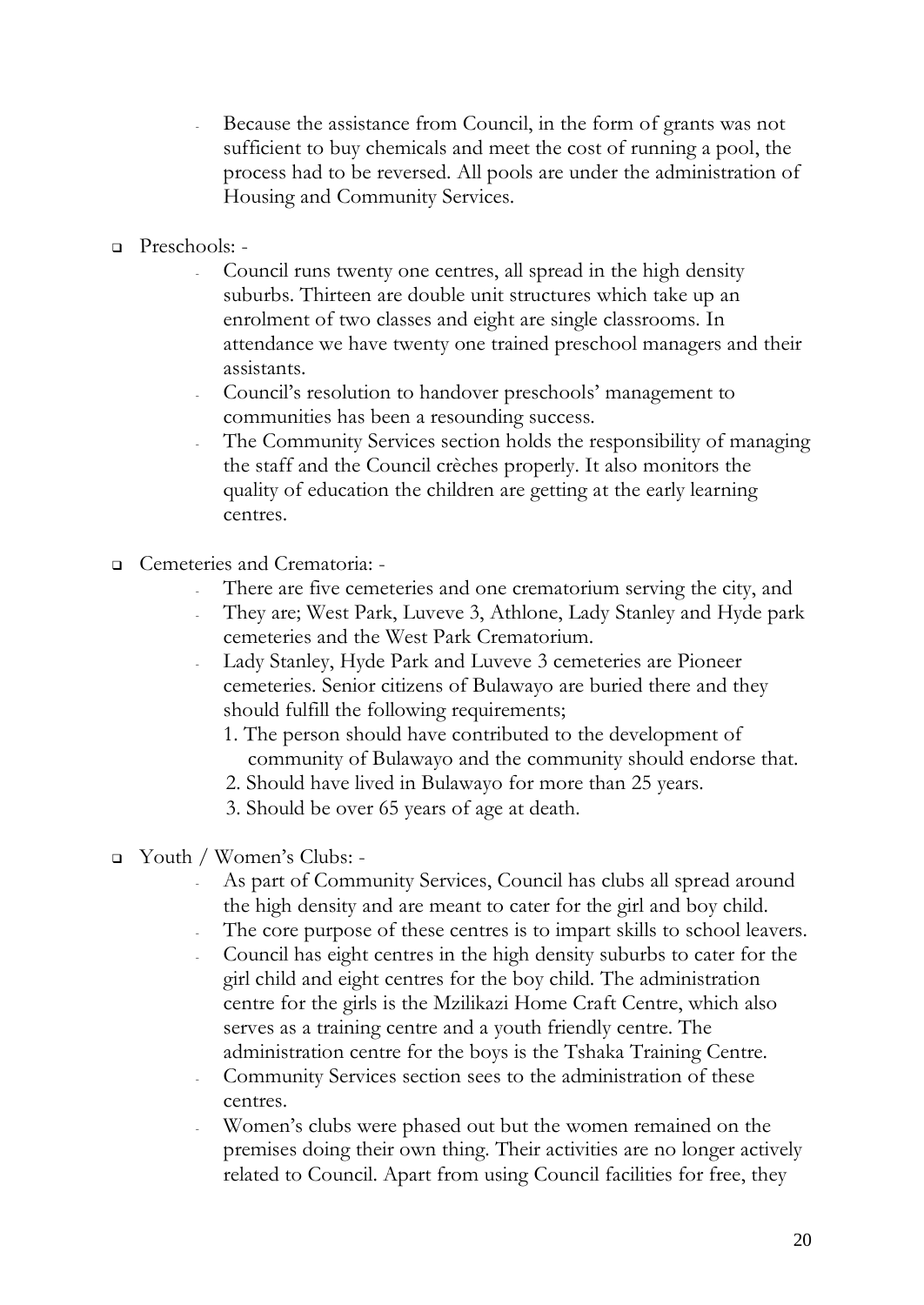are responsible for the payment of water and electricity. Nine centres are occupied by the women's clubs and two others are shared by women's clubs and school leaver girls.

## **3.3 Plan Approvals, Building Inspections and Other Technical Services.**

3.3.1 Plan Approval

This is the procedure that one needs to follow;

- Request a site plan from the Town Planning Section which falls under the Engineering Services Department. The site plan shows the location of the stand and its dimensions. The beneficiary will also be given building lines prevailing in the area where the stand is located.
- Prepare the house plan and submit three copies to the Housing and Community Services Department for approval.
- $\Box$  A plan approval fee which constitutes 1% of the cost of the new house on the plan is payable to Council on submission of the plan. For additions or extensions the plan approval fee is 1% of the construction value.
- Council inspectors will scrutinize the plans and if the Director of Housing and Community Services is satisfied that the plan complies with the Council requirements, the plan is approved.
- All drawings should comply with the Model Building by-laws of 1977 as amended.
- All structural designs should be provided with calculations and a structural certificate form filled by the supervising Engineer.
- 3.3.2 Inspection of Construction Work
- Council's Building Inspectors will carry out regular inspections of any building structures being put up in the city. The following are the stages of inspection;
	- Setting out
	- **Excavation**
	- Slab level
	- Window level
	- Gable level
	- Roofing timber/sheets
	- Plumbing open test
	- Plumbing final test
	- Plastering and flooring
	- Finishes
- $\Box$  The above stage inspections are mandatory and it is incumbent upon the builder/constructor to request for the inspections.
- The builder or constructor should give 24 hours notice to book for an inspection. A certificate of occupation is issued after the above inspections have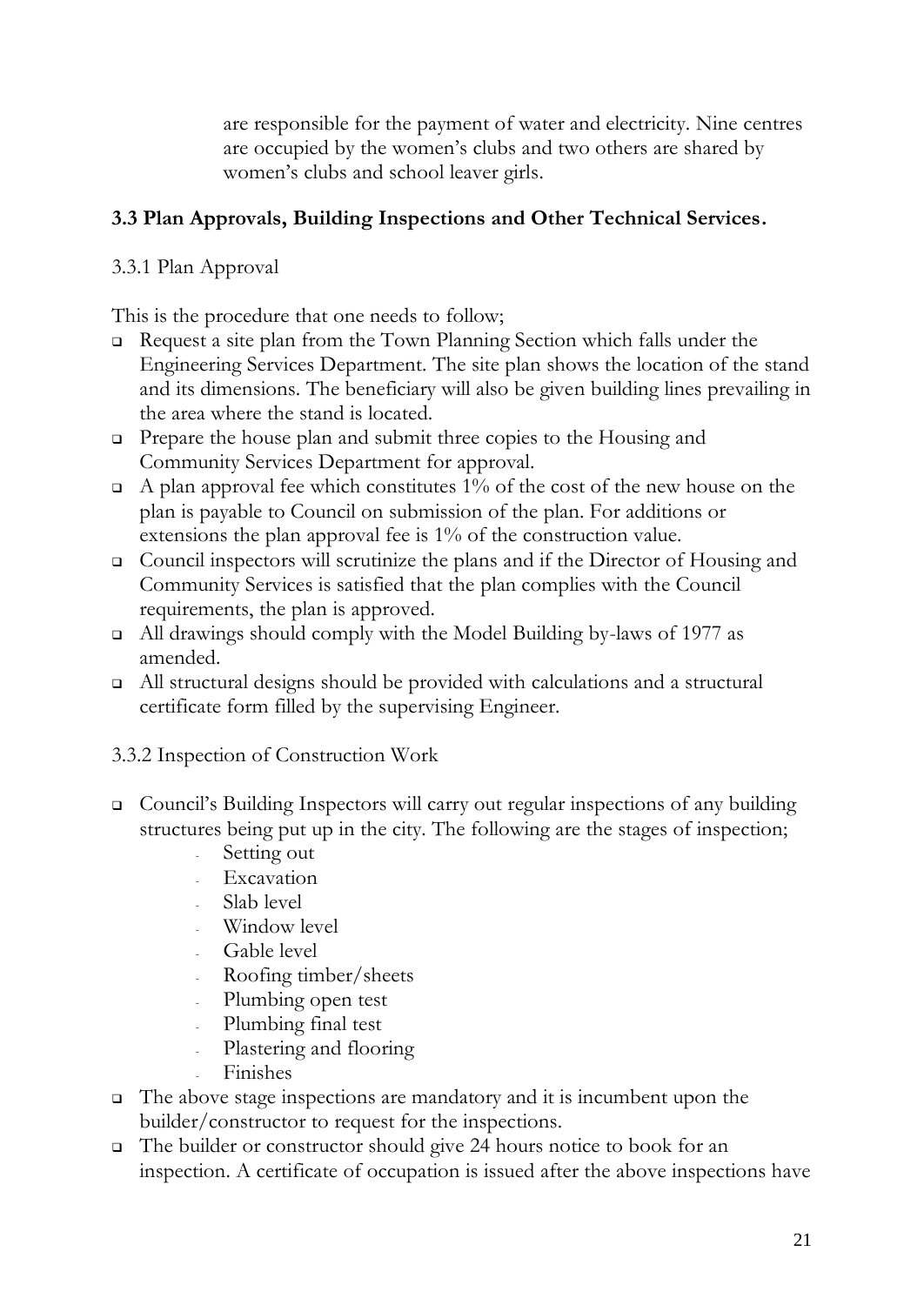been made and level of development approved. One is not allowed to occupy an unfinished building.

- The bricks and all other material are tested to check whether they are sound and durable.
- No building should be occupied before an occupation certificate is issued.

# 3.3.3 Application for New Water Connection

- All application forms are completed and left at Revenue Hall for quotations.
- Engineering Services Water Branch prepares the quotations and they also advise about the materials which they have to provide themselves.
- Quotation together with list of materials is then sent back to Revenue Hall where applicant is to check after seven days.
- Upon payment, the applicants are expected to take the meter to workshops for testing after which it will be connected.
- $\Box$  A fee is charged for meter testing.

## 3.3.4 Application for Sewer Connection

- New sewer connections are paid for at the Revenue Hall.
- For serviced residential stands there is a standard charge, while,
- For commercial/industrial, church and infill stands, the applicant must report to 5th floor, Tower Block, for a proper quotation, because normally these require long extensions.
- After paying for sewer connection, you take your receipt to the Building Inspectors (8th floor, Tower Block) who will inspect your private drainage system to make sure that they meet Council standards.
- $\Box$  After the building inspector is satisfied with your internal/private plumbing, will then notify Water Engineer in writing to proceed and effect sewer connection, quoting the receipt number.
- The Water Engineer will in turn instruct the sewerage workshops to effect the sewer connection.

## 3.3.5 Sewer Blockages

- During normal working hours, sewerage blockages should be reported to:-
	- Main sewerage yard at corner Lobengula St. and Masotsha Av.
		- Mabutweni Sewerage depot, Tel: 413419.
	- Nkulumane Sewerage depot.
	- Any nearest housing office.
- □ During normal working hours you can phone our main sewerage yard on 60494 or 67008-9.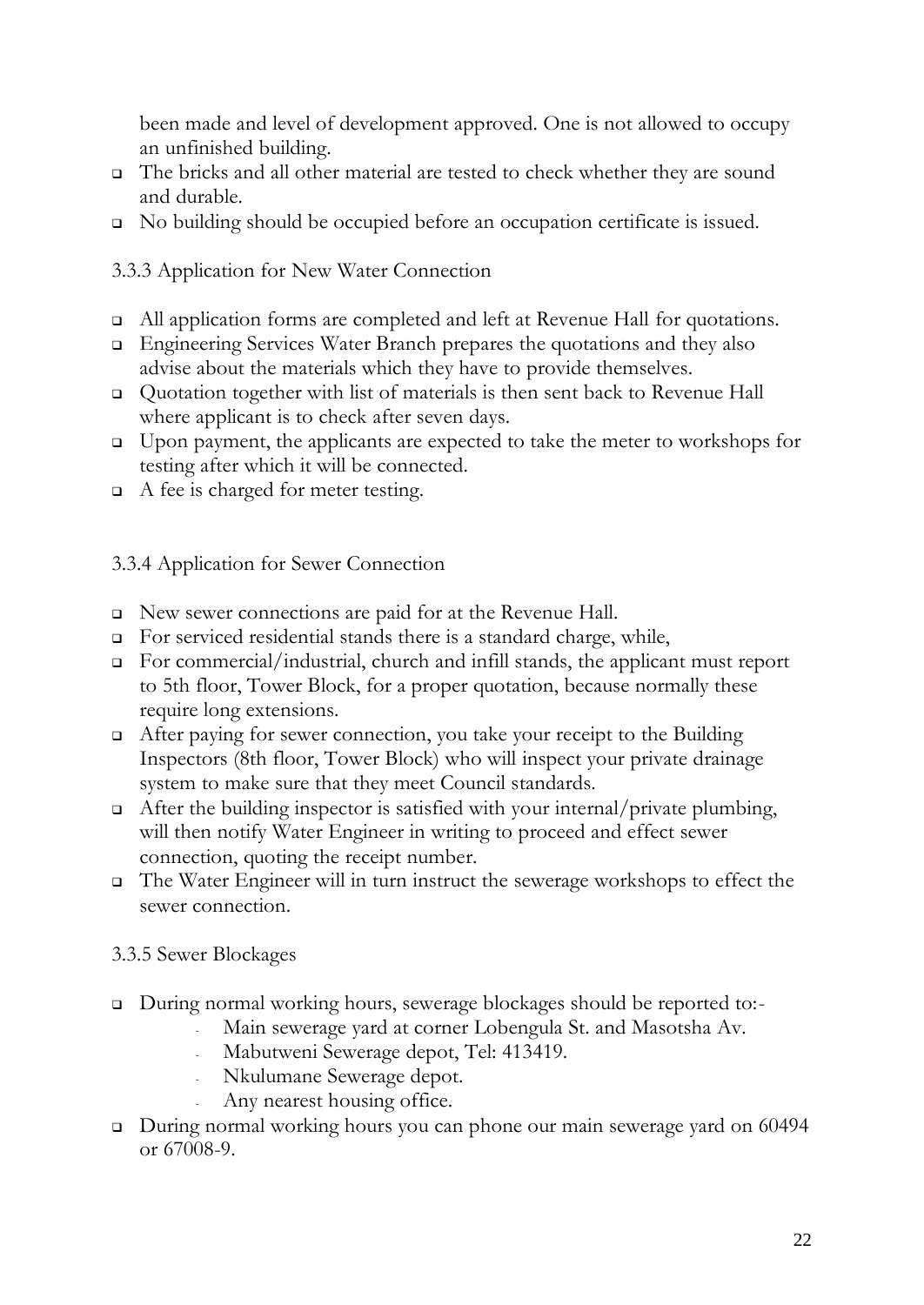- After hours or during weekends and public holidays, you can phone Fire Brigade, Famona on 72161.
- 3.3.6 Water Leaks
- □ All residents are not allowed to touch water meters.
- $\Box$  All problems relating to water leaks whether in front or behind the meter should be reported to water workshops, at 13th Av. Ext., Tel: 60408 or 75011 ext2179.
- All leaks on the consumer's side of the meter are the responsibility of the consumer.
- 3.3.7 Pipe Bursts/Leakages
- All pipe bursts and leakages should be reported to water workshops which is located along 13th Av.Ext., Tel: 60408 or 5th floor Tower Block, Tel: 75011 ext 2179.
- In cases of emergency and after hours, these can be reported at the Fire Brigade on Tel:72161.
- 3.3.8 Electricity Connection
- □ Electrical fittings are checked and approved by ZESA.
- 3.3.9 Emptying Of Septic Tanks
- Sceptic tanks will be attended to after payment charges as at the time of request.
- The charges are categorized as follows;
	- Within Municipal area

| 1. Domestic -   | (Normal hours) |
|-----------------|----------------|
|                 | (After hours)  |
| 2. Commercial - | (Normal hours) |
|                 | (After hours)  |

- Outside Municipal area
	- 1. These are normally done during weekends. The applicant must get a proper quotation from the Water Engineer (5th floor, Tower Block) which takes into consideration the distance from town.

#### **3.4 Fire Brigade and Ambulance Services**

- 3.4.1 Ambulance Services
- $\Box$  This is a section under the Chamber Secretary's Department that is headed by the Chief Fire Officer who is assisted and deputized by three divisional officers.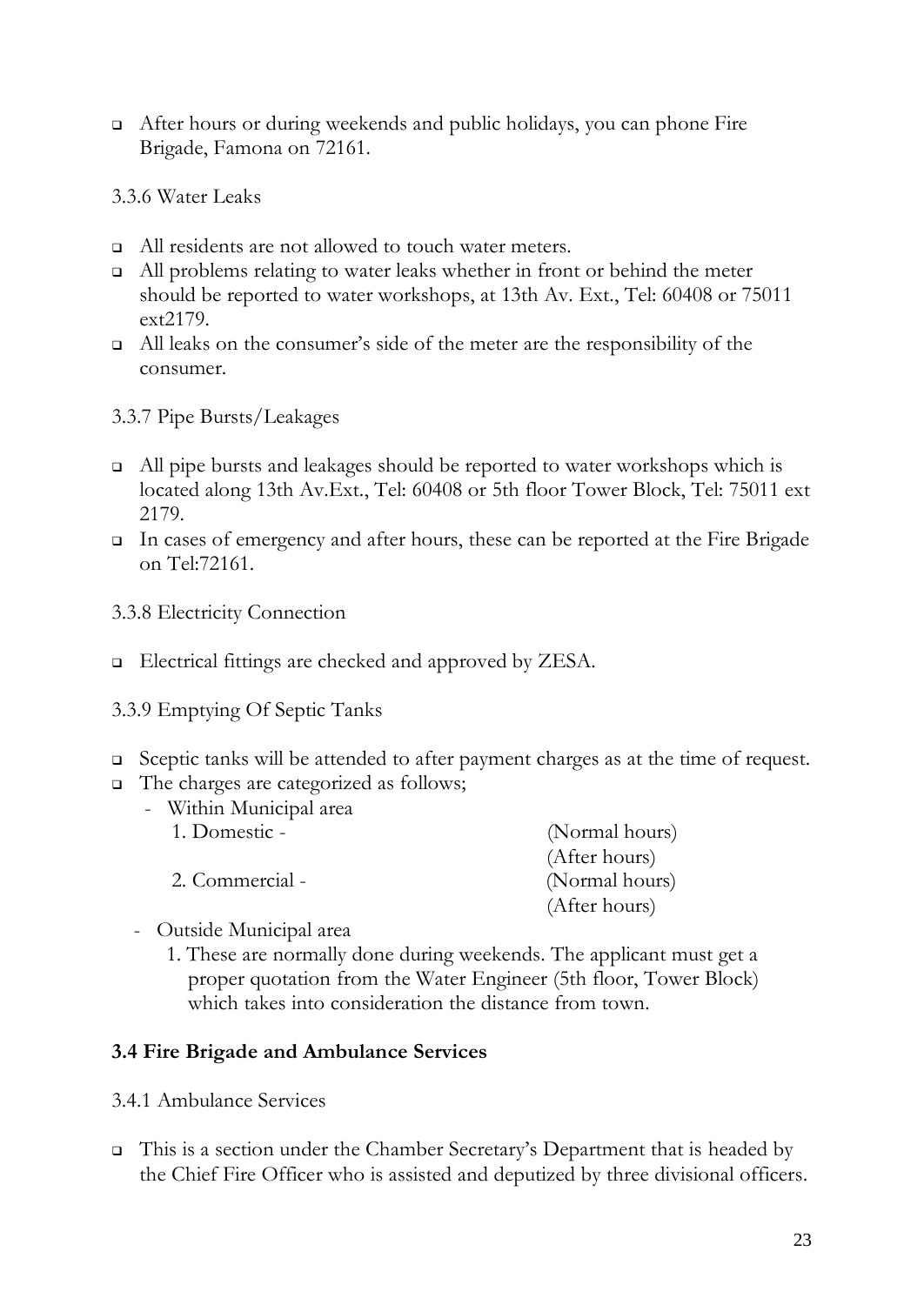- Divisional Ambulance Officer is the one in charge of the ambulance section.
- Any resident requiring the services of an ambulance shall call, 71717 or 999.
- Council has 14 ambulances, 12 of which are functional.
- $\Box$  Any resident who wants to ferry a patient to any of the hospitals, shall be required to pay a call charge as determined by the Council.

#### 3.4.2 Fire Fighting Services

- $\Box$  The Fire prevention service minimizes risk to life and property in the event of a fire by carrying out planned fire prevention inspections to premises within the city and advising on the appropriate fire safety precautions.
- $\Box$  Fire Officers make through inspections of building plans and recommend ideal active and passive fire protection measures.
- They investigate fire causes and advise rate payers, investors and others to prevent recurrence or supplying information to insurers or the police.
- $\Box$  Fire Officers make routine checks to establishments to check on fire fighting equipment.
- Any resident requiring services of the Fire Brigade shall call 71717 or 999.

# **3.5 Bills**

#### 3.5.1 Billing of Residents

- Every month residents are billed by Council for various services. These include sewerage services, water usage, refuse removal and other supplementary charges.
- The billing system is computerized and payment can be made at any area housing office and at the Revenue hall.
- If payments are not made within the stipulated time, services will be cut and will only be restored when payment for services has been made including the reconnection fee.
- Any complaints pertaining to the statements received from Council are made at the relevant offices, i.e. the City Treasurer's department

## **3.6 Licence Applications.**

#### 3.6.1 Shop Licence Application

- First acquire premises, please note that it should be proper premises with a shop front. (display window)
- Collect application forms from the city hall room 6.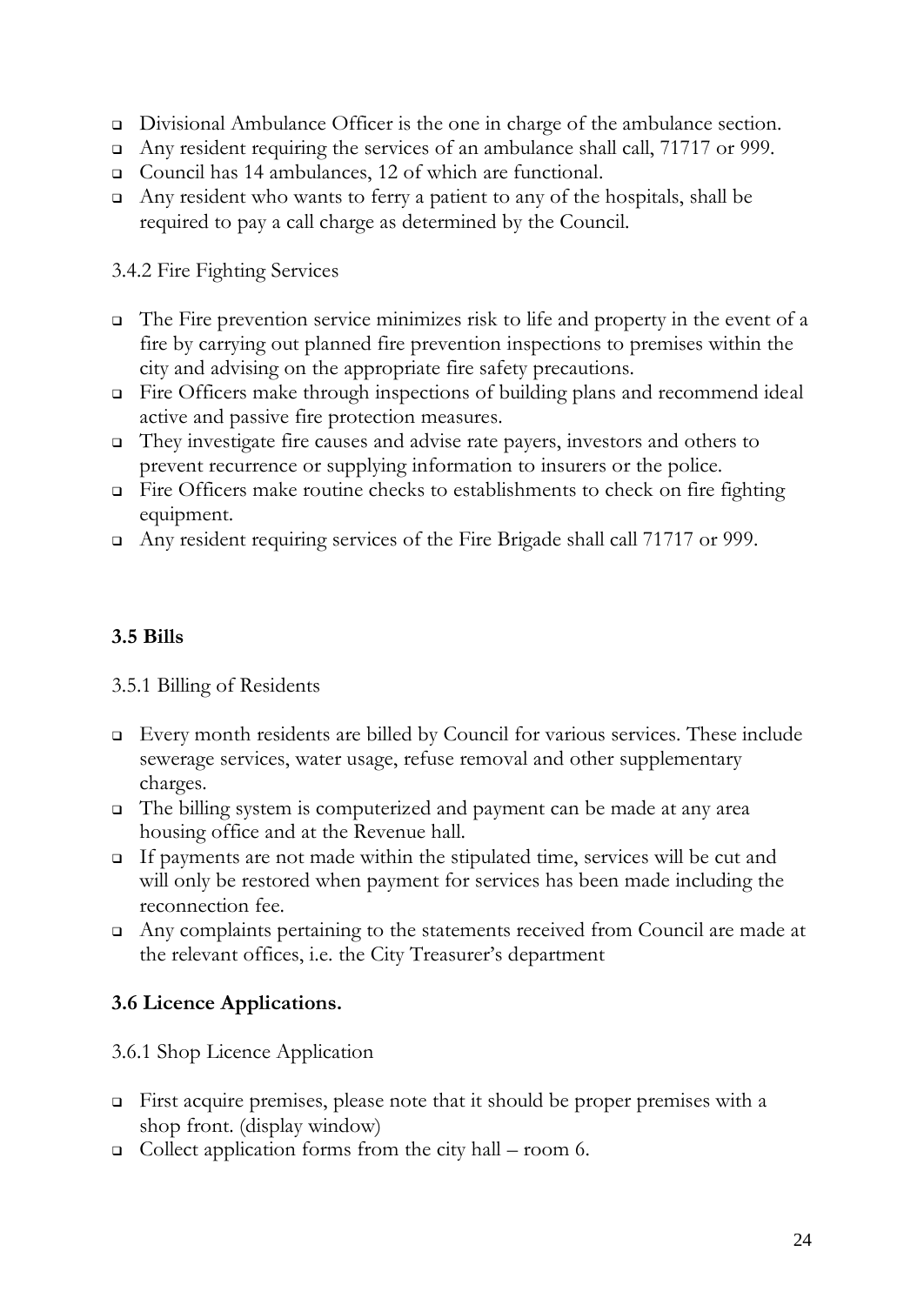- The manager of the business (the person in full control of the business) to complete a Declaration form (i.e. stating if he/she has been convicted of any offence within the past five years) before the Commissioner of Oaths.
- □ Complete and return all the forms to the City hall, room 6;
	- Form S.L. 2
	- Trading permit form
	- Declaration form
	- Notice of intention to apply for the issue of a new licence (advert)
- Collect proformas from the City hall, room 6 and Health Services Department, i.e. for the application fee and inspection fee respectively and payment to be made at the Revenue hall.
- Submit trading permit form (i.e. for the Temporary Licence) and the inspection fee receipt at the Tower Block first floor reception, Health Services Department.
- □ Pay for the advert at the Chronicle offices.
- Application fee receipt and advertising fee receipt to be submitted at the City hall, room 6.
- An inspector from the Health Services Department will then carry out the inspection. If the premises are suitable the applicant will collect the trading permit from the Health Services Department and then proceed to Revenue Hall (Licencing Section) to pay for the temporary licence which is for three months only.
- Applicant should submit proof of publication.
- When the application to full licence has been approved, an Enabling Certificate will be issued to the applicant.
- On presentation of the Enabling Certificate and payment of the appropriate fee at the Revenue Hall, Licencing Section will issue a licence (i.e. up to the end of December). Renewals to be made annually before the first of January, delays will attract penalties charged per month.
- Please note:-
- Subject to the provisions of the Shop licences Act Chapter14:17, no person shall in any shop, store or other fixed place of business, carry on trade or business of selling or letting for hire any goods, except in term s of a licence.
- Every applicant for the issue of a new licence shall in terms of sub-section  $(2)$ , publish in a newspaper circulating in the licensing area of the licensing authority two notices.
	- The first publication to be not more than forty-two days or less than twenty eight days before the date of the Council meeting.
	- The second publication shall not be less than seven or more than fourteen days after the first publication.

3.6.2 Dog licence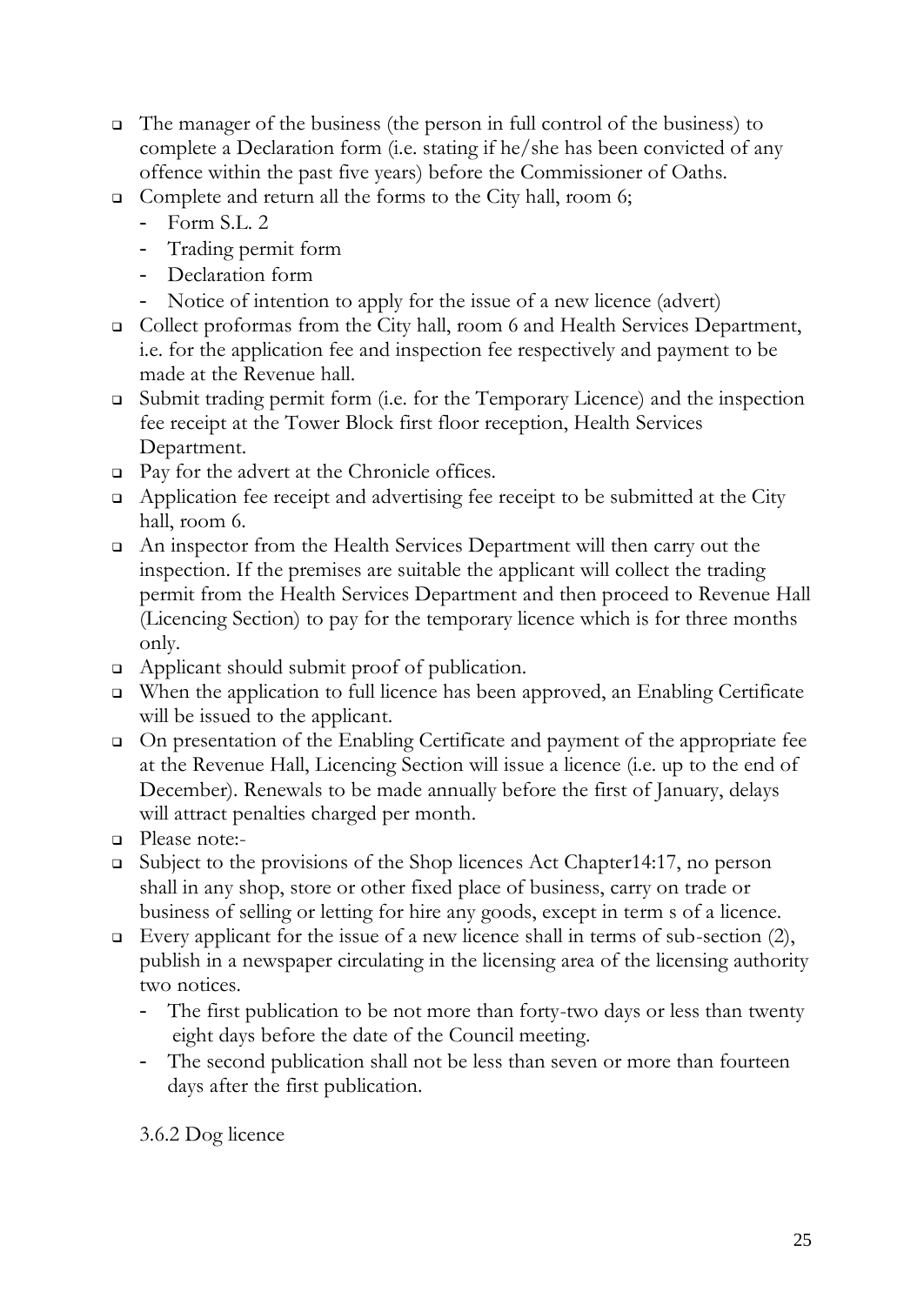- The dog should have a valid rabid vaccination certificate.
- The rabid vaccination certificate is valid for 3 years from date of vaccination.
- $\Box$  The certificate is stamped at the Revenue Hall and that acts as a dog licence and is valid for 1 year (1 January to December 31).

#### 3.6.3 Cycle licence

- The owner of the bicycle pays a fee determined by Council and is issued with a disc which is numbered.
- The disc is valid for a year (1 January to December31).

#### 3.6.4 Vehicle Registration/Licencing

- The process is done by ZIMRA. Revenue Hall deals with change of ownership; and
- The vehicle should start by being cleared by the VTS, that it's not a stolen vehicle.
- Should be cleared by ZIMRA for VAT payment which is 17.5% of valuation price.
- Then the owner of the vehicle comes to Revenue Hall for registration of the vehicle.

Licencing;

- Revenue Hall licences vehicles with Bulawayo addresses.
- Those vehicles with out of Bulawayo addresses are given temporary licences valid for only 2 weeks.
- In both instances the owner of the vehicle should produce;
- Registration book
- Valid insurance cover note
- Vehicles not insured for 2 years or more are required to go through VID for certificate of fitness.
- □ During this period one can obtain;
	- Identification cards valid for 2 weeks.
	- Valid insurance cover note.
- □ When one intends to remove the car off the road, they need to obtain an exemption certificate. This is done so as to avoid paying arrears.
- In this instance an insurance cover note is not needed.

## **3.7 Public Health Services**

- 3.7.1 Clinic Services
- □ Council has 21 clinics, 19 of which are operational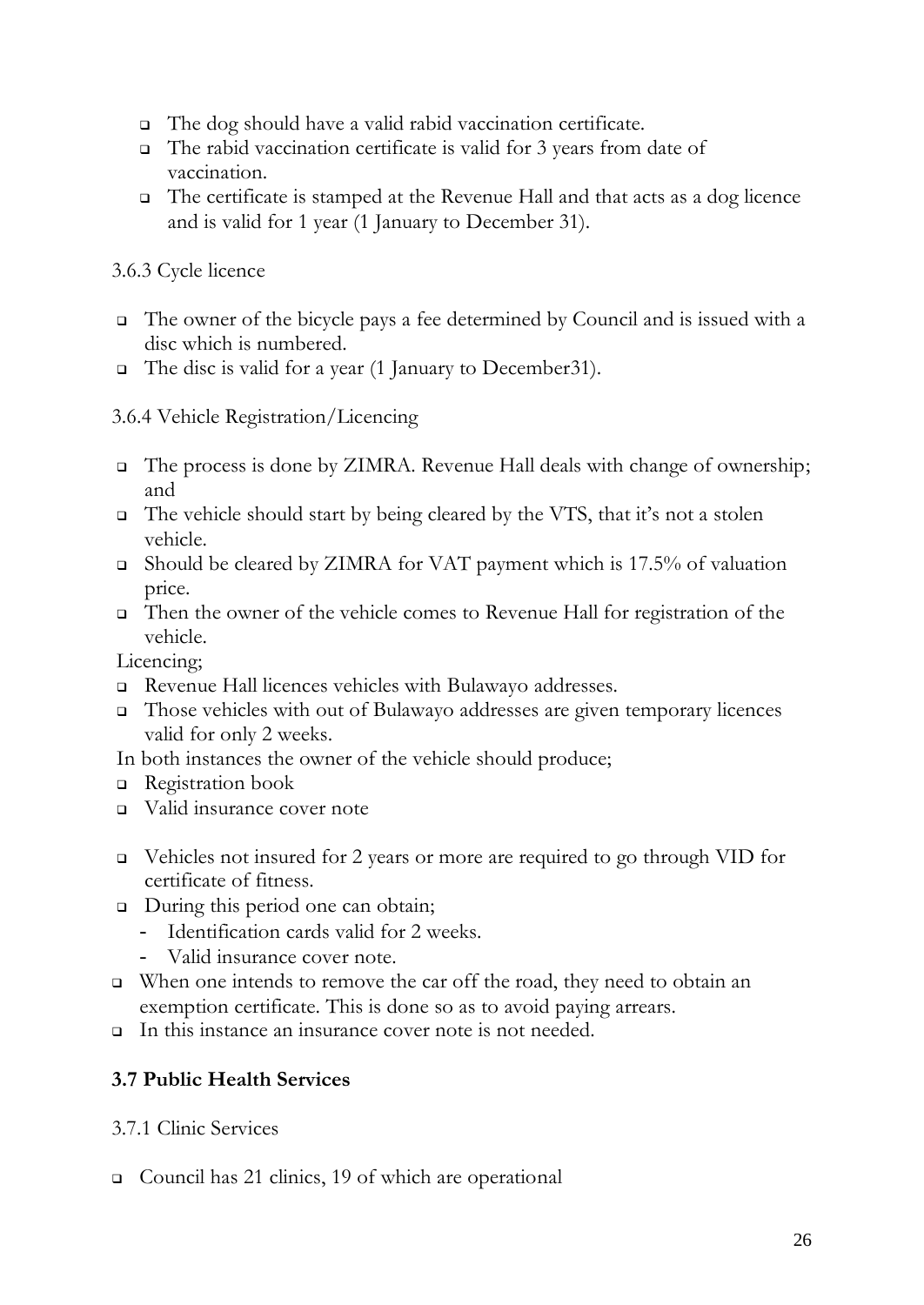- 1 General out patients only
- 12 have additional Maternal Child Health
- 6 in addition run maternity units 4 offer 24 hour service
- □ 1 Infectious diseases hospital
- □ 2 Training units
	- STI
	- Reproductive Health/Family planning
- Functions of Clinics, (Preventive Programmes, Immunizations, Family & Child Health, Maternity and Family planning)
	- Outpatients care offers Curative services, Dental care, Management of chronic conditions e.g. TB.
	- Maternity care offers Antenatal care, care during delivery and postnatal care.
	- Family planning services including VSC and hormonal implants.
	- Child and Adolescent Health care offers growth monitoring, immunizations, advice on infant feeding.
	- There are Youth friendly corners at all Council clinics.

#### 3.7.2 HIV and AIDS Programmes

- These programmes are;
	- PMTCT at 8 clinics
	- VCT
	- OI/ARV clinic
- PMTCT
	- At 4 maternity and 4 non maternity clinics.
	- Pre and post testing for couples.
	- HIV positive mothers and their babies are gives nevirapine which reduces transmission by 50%.
	- Infant feeding advice is given.
- VCT Nkulumane clinic
	- Pre and post test counseling services.
	- To reduce transmission of HIV through sustained behavioral change.
	- To provide psychosocial support for people who are infected/affected by HIV/AIDS.
	- An entry point for TB screening. OI and ARVs.
- 3.7.3 Waste Management Operations
- Refuse collection and removal.
	- 21 daily tasks for all residential areas 12 vehicles operational.
	- Daily or three times weekly in shopping centres.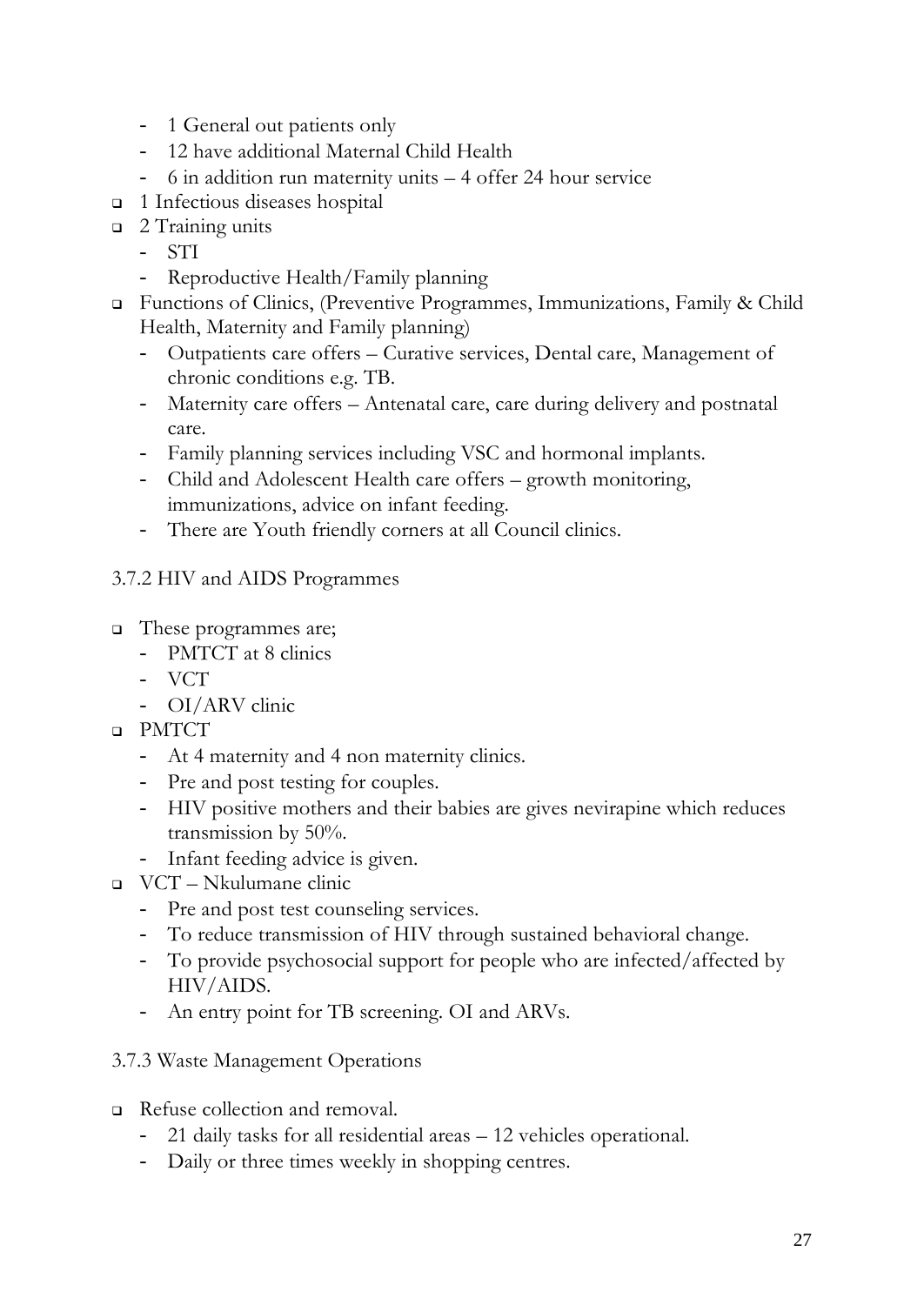- Weekly collection in residential areas alternate eastern and western areas for morning tasks to ensure equitable removal of refuse.
- Schedule advertised in MasiyePhambili.
- Disposal of domestic, industrial waste and dead animals.
- Monitoring contractors cleaning streets and sanitary lanes.
- □ Cleaning of public toilets.
- □ Anti litter and dog catching patrols.

#### 3.7.4 Pest Control

- Avert outbreak of disease through control of public health pest nuisances.
- Mosquitoes (no malaria in Bulawayo, high altitude)
	- Larviciding
	- Spraying buses
- Rodents
	- Maintenance of a rodent control belt around the city.

#### 3.7.5 Business Inspections

- The Environmental Health Officers carry out the inspections on business premises, and this involves;
	- Scrutinizing building plans for compliance with legislation.
	- Compliance with relevant public health legislation such as acts, bylaws and regulations.
	- Inspection of business premises, food outlets, health institutions, crèches, preschools and residential premises.
	- Licensing and registration of business premises.
	- Monitor public health standards.
	- Bacterial swabbing of food premises and analysis of food samples.
	- Monitoring water quality.
	- Air pollution control.

#### **3.8 Estates Administration**

#### 3.8.1 Records of Stands

- Council shall maintain up to date registers in respect of undeveloped stands within its area of jurisdiction. The registers will show, among other things, the stand number, the township, size of the stand, category, (e.g. commercial, industrial, high density residential, low density residential, etc).
- Information in respect of allocated stands will be transferred to appropriate Council records.
- 3.8.2 Application for Acquisition of Stands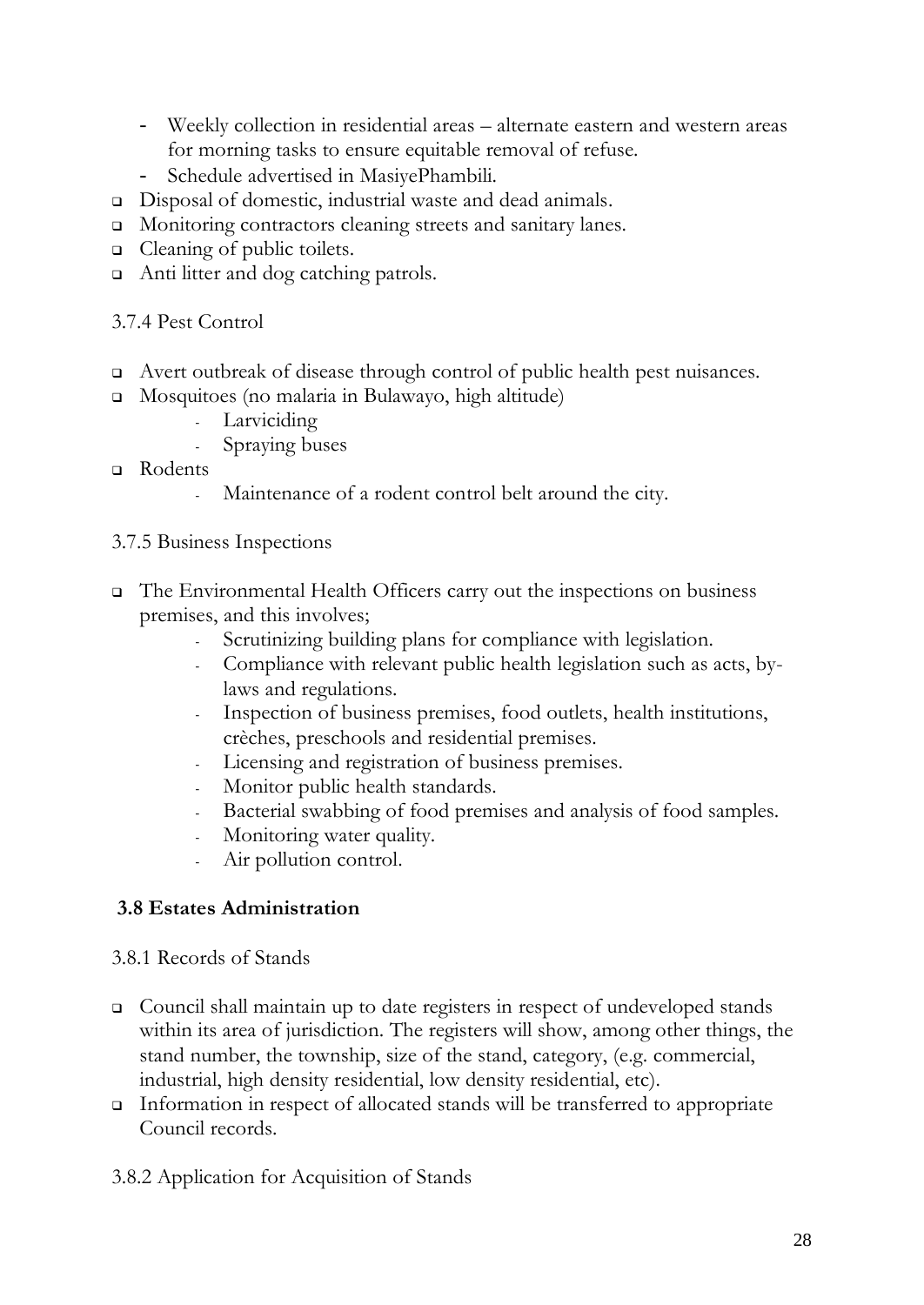Applicants who require stands for development approach :-

 - Director of Housing and Community Services in respect of residential stands and church

stands, and

 - Estates Section in the Chamber Secretary's Department in respect of commercial and

industrial stands.

3.8.3 Lease and Title Deeds

Most houses in high density areas are on leasehold. This is a summary of procedure to get freehold title and subsequently title deeds.

All such applications should start at the local housing office not at City Hall or Tower Block.

Procedure;

- If you are holding property on leasehold you have to apply to your housing officer to convert it to a freehold property.
- The housing officer will process your application and forward it to the Director of Housing & Community Services.
- At the Head office they will check if you own any other house.
- The Housing Department will then liaise with the Valuation Section in the Chamber Secretary's Department for the determination of the stand price.
- The Conveyancing Section in the Chamber Secretary's Department will liaise with the City Treasurer to check on any amounts outstanding, i.e. rentals, supplementary charges, etc.
- The loan balance and all outstanding amounts have to be paid in full before lawyers are instructed to transfer property.
- The stand will be title surveyed and the survey records have to be approved by the Surveyor General first.
- Thereafter, the Conveyancing Section instructs the relevant lawyers to transfer the house to the applicant.
- Upon payment of legal charges, transfer fees and survey fees, the lawyer then lodges the deed document for registration with the Deeds office.
- Once registered at the Deeds office, Gogo becomes the proud owner of the house, with her Title Deeds safely kept (not under the mattress please, as that is a very important document); you can ask your lawyer or bank to keep it for you.

## **3.9 Administration (General)**

3.9.1 Council Meetings (Meetings and Special Meetings of Council)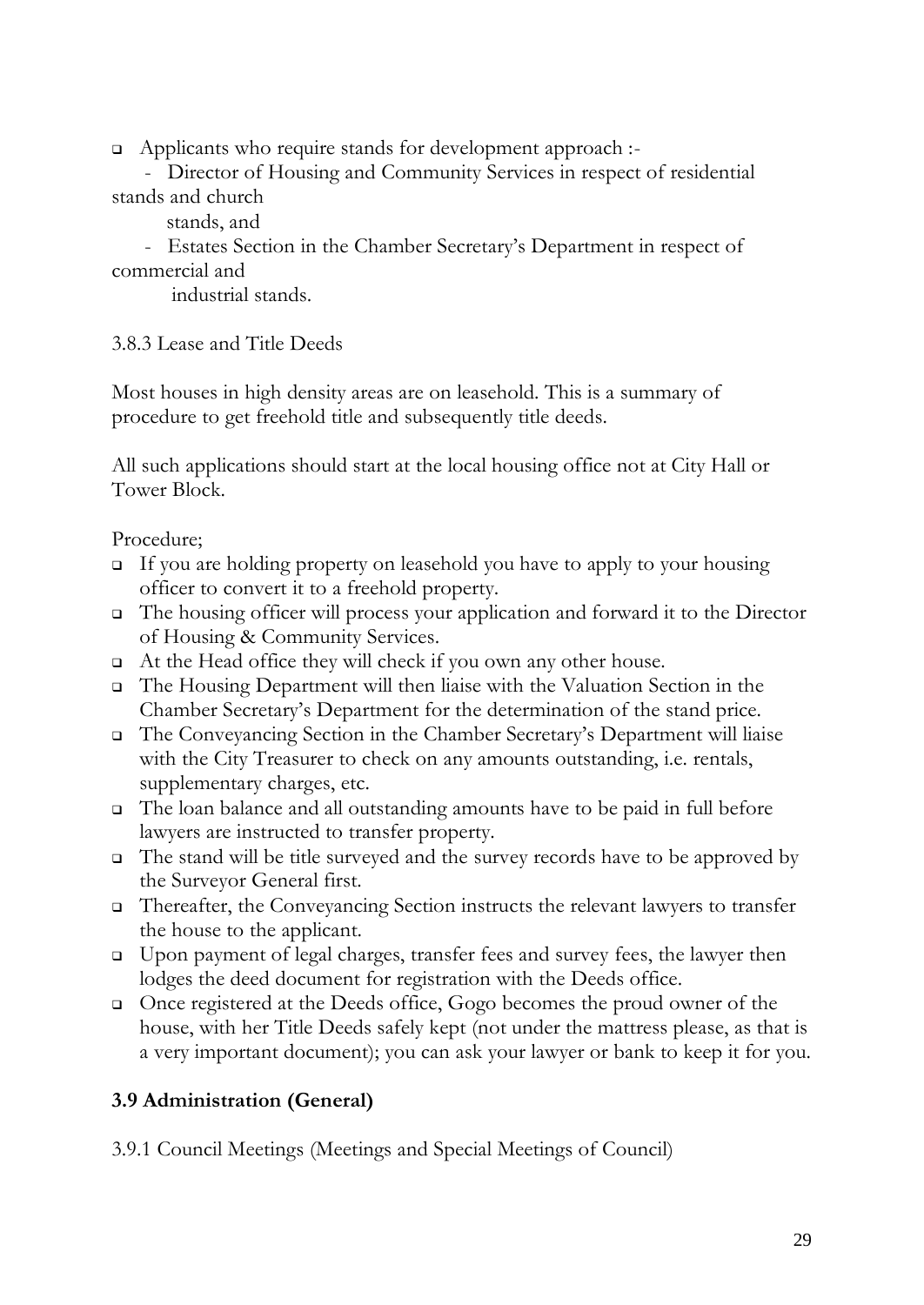In terms of Section 84 of the Urban Councils Act, Chapter 29:15;

- $\Box$  A Council shall hold its meeting on such a date and place as may be fixed, and thereafter the Council shall, meet for the dispatch of business and adjourn, close and otherwise regulate its meetings and proceedings as it thinks fit. Council holds its ordinary meeting during the first Wednesday of every month and all Councillors present are entitled to a vote.
- All questions arising before that meeting shall be decided by a resolution passed by a majority of the votes cast and in the event of an equality of votes, the Mayor has a casting vote in addition to a deliberative vote.
- $\Box$  The Mayor may, at any time, and at the request in writing of not less than one third of the total membership of the council or of six Councillors, which ever is less, shall within fourteen days of such request, call a special meeting of the Council through written notices which shall specify the object of the meeting, and no matters, other than those specified in that notice, shall be discussed at that special meeting.
- Section 85 of the Urban Councils Act, Chapter 29:15 stipulates that one third of the total membership of a council, together with one other Councillor, shall form a quorum at a meeting of the Council.
- All decisions made thereof shall be valid as long as there was a quorum in a Council meeting.
- Every meeting of a Council shall be open to the public and the press unless if Council considers that any matter to be discussed at that meeting can be more conveniently and advantageously discussed in private, the Council may, resolve itself into committee and exclude the public and the press, and any resolution adopted whilst in committee shall have full effect as a resolution of the Council.

## 3.9.2 Council Minutes

- The Chamber Secretary shall keep or cause to be kept minutes in the English language of all proceedings of the Council and of the Council's Committees, and shall cause to be recorded in the minutes the names of the chairman and of all Councillors or members attending the meeting.
- The minutes of a meeting of a council or committee shall, if in order, be confirmed as soon as possible and, when so approved, shall be signed by the chairman of the meeting at which they are confirmed.
- The minutes of a meeting of a council or committee and signed as provided, a copy of or extract from any minutes referred to, and certified by the Town Clerk as correct shall, on its production in any court, be prima facie proof of the facts set out therein.
- $\Box$  Any minutes of a meeting of a council whilst in committee in so far as they relate to staff matters or matters of internal or national security, or any other matter, should not be open for inspection.

3.9.3 Report Back Meetings